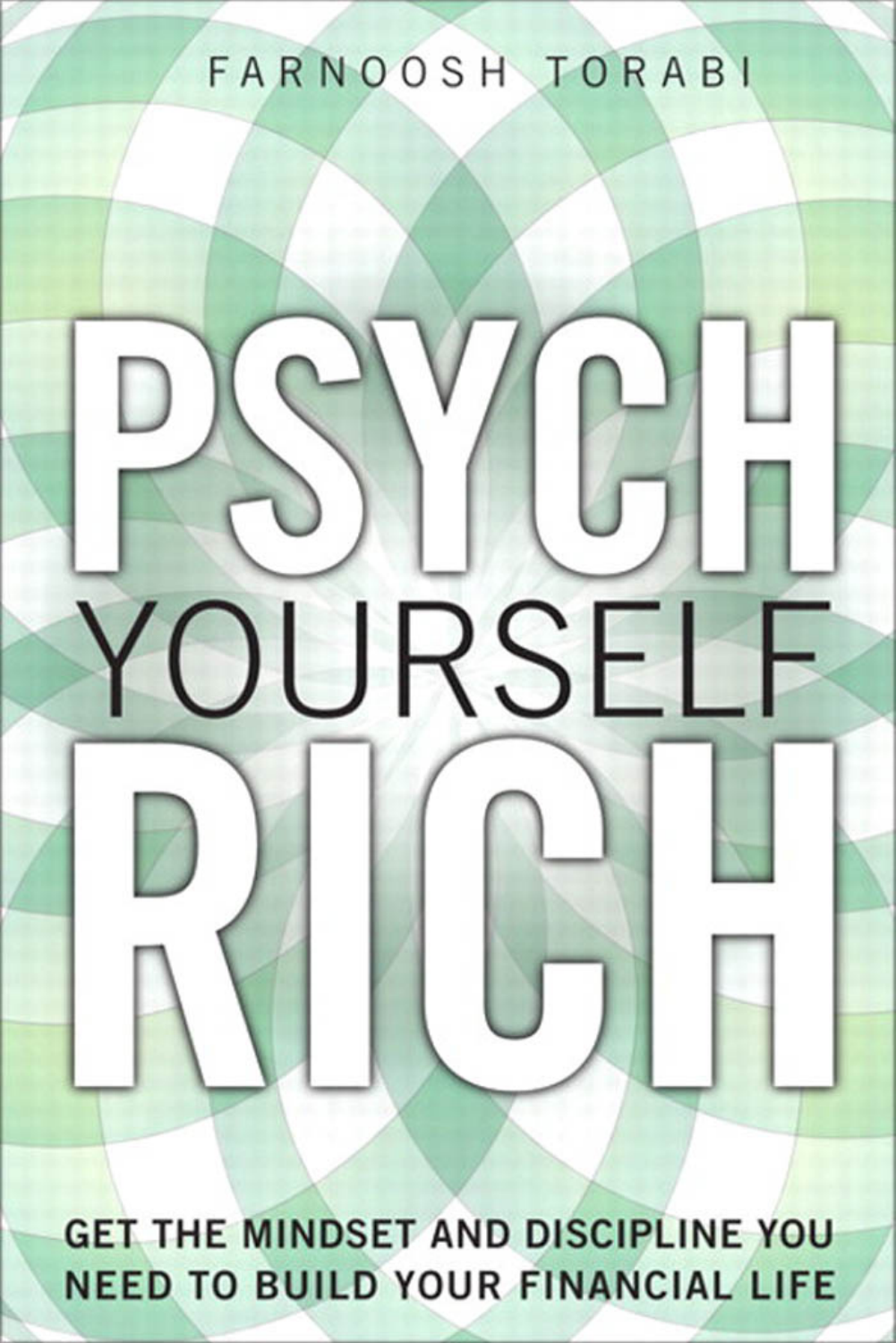Vice President, Publisher: Tim Moore Associate Publisher and Director of Marketing: Amy Neidlinger Executive Editor: Jeanne Glasser Editorial Assistant: Pamela Boland Development Editor: Russ Hall Operations Manager: Gina Kanouse Senior Marketing Manager: Julie Phifer Publicity Manager: Laura Czaja Assistant Marketing Manager: Megan Colvin Cover Designer: Alan Clements Managing Editor: Kristy Hart Project Editor: Betsy Harris Copy Editor: Keith Cline Proofreader: Water Crest Publishing Indexer: Lisa Stumpf Interior Designer: Gloria Schurick Senior Compositor: Gloria Schurick Manufacturing Buyer: Dan Uhrig © 2011 by Farnoosh Torabi Published by Pearson Education, Inc. Publishing as FT Press Upper Saddle River, New Jersey 07458

**This book is sold with the understanding that neither the author nor the publisher is engaged in rendering legal, accounting, or other professional services or advice by publishing this book. Each individual situation is unique. Thus, if legal or financial advice or other expert assistance is required in a specific situation, the services of a competent professional should be sought to ensure that the situation has been evaluated carefully and appropriately. The author and the publisher disclaim any liability, loss, or risk resulting directly or indirectly, from the use or application of any of the contents of this book.**

FT Press offers excellent discounts on this book when ordered in quantity for bulk purchases or special sales. For more information, please contact U.S. Corporate and Government Sales, 1-800- 382-3419, corpsales@pearsontechgroup.com. For sales outside the U.S., please contact International Sales at international@pearson.com.

Company and product names mentioned herein are the trademarks or registered trademarks of their respective owners.

All rights reserved. No part of this book may be reproduced, in any form or by any means, without permission in writing from the publisher.

Printed in the United States of America

First Printing September 2010

ISBN-10: 0-13-707927-3 ISBN-13: 978-0-13-707927-8

Pearson Education LTD.

Pearson Education Australia PTY, Limited.

Pearson Education Singapore, Pte. Ltd.

Pearson Education North Asia, Ltd.

Pearson Education Canada, Ltd.

Pearson Educatión de Mexico, S.A. de C.V.

Pearson Education—Japan

Pearson Education Malaysia, Pte. Ltd.

Library of Congress Cataloging-in-Publication Data

Torabi, Farnoosh.

Psych yourself rich : get the mindset and discipline you need to build your financial life / Farnoosh Torabi.

p. cm.

ISBN-13: 978-0-13-707927-8 (hardcover : alk. paper)

ISBN-10: 0-13-707927-3

1. Finance, Personal—Psychological aspects. 2. Money—Psychological aspects. I. Title.

HG179.T593 2011

332.024'01—dc22

#### 2010016381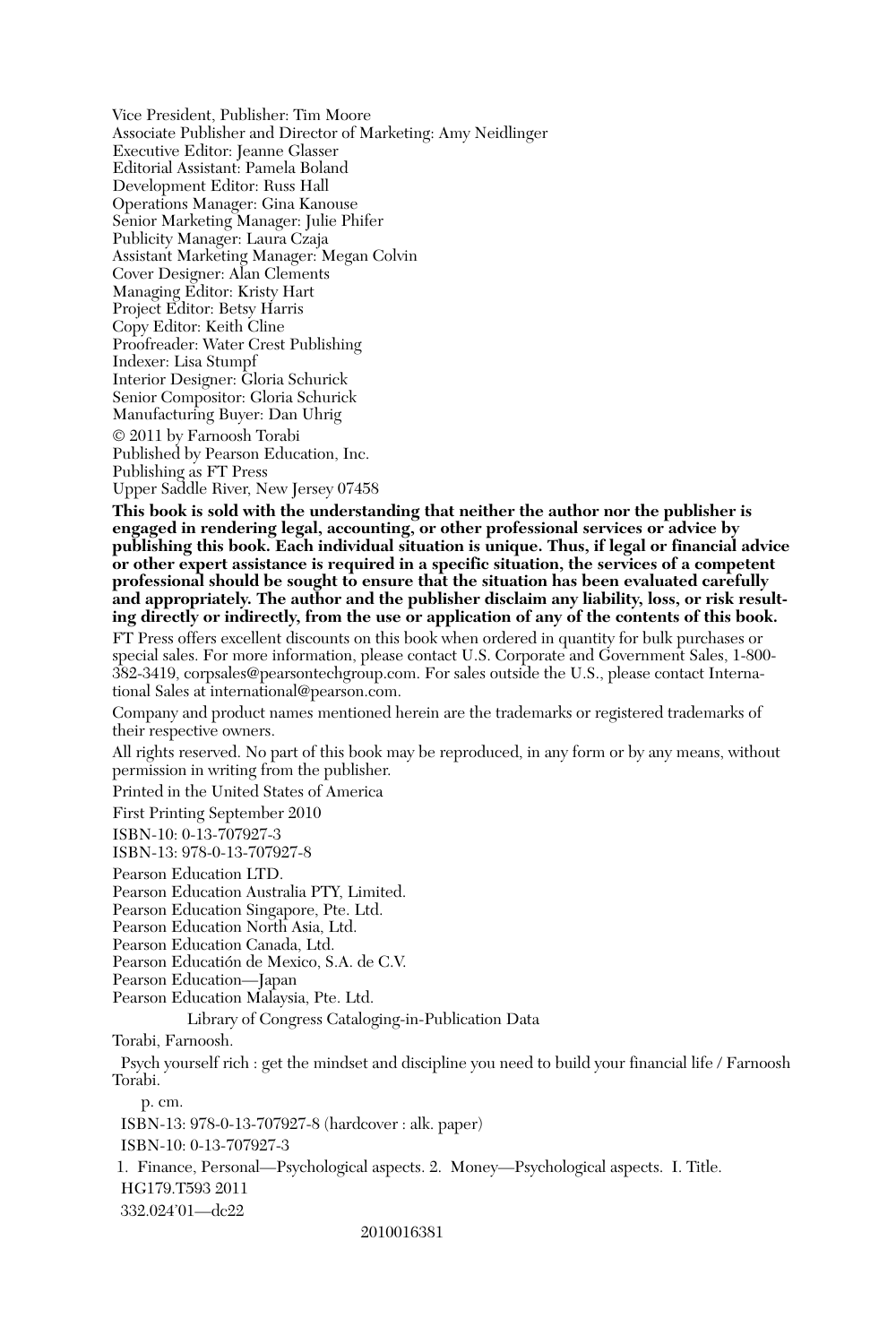# **Contents**

<span id="page-2-1"></span><span id="page-2-0"></span>

| <b>PART I</b> | <b>Draft Your Financial Blueprint</b>                                                                                                                      |
|---------------|------------------------------------------------------------------------------------------------------------------------------------------------------------|
| Chapter 1     | Personalize Rich 19<br>Rich: Up Close and Personal $\ldots\ldots\ldots\ldots\ldots\ldots\ldots 20$                                                         |
| Chapter 2     | Establish Goals 29<br>Mastering Goal Ambivalence 34<br>Finding Your Will and Your Way 37                                                                   |
| Chapter 3     | Craft Your Money Philosophy 45<br>The Journey to Creating a Financial<br>Putting Philosophy to the Test 49<br>Crafting Your Personal Money Philosophies 51 |
| Chapter 4     | Embrace Your Relationship with<br>Money 57<br>The Money Heebie Jeebies 58<br>Moral Obligations in Your Relationship? 68                                    |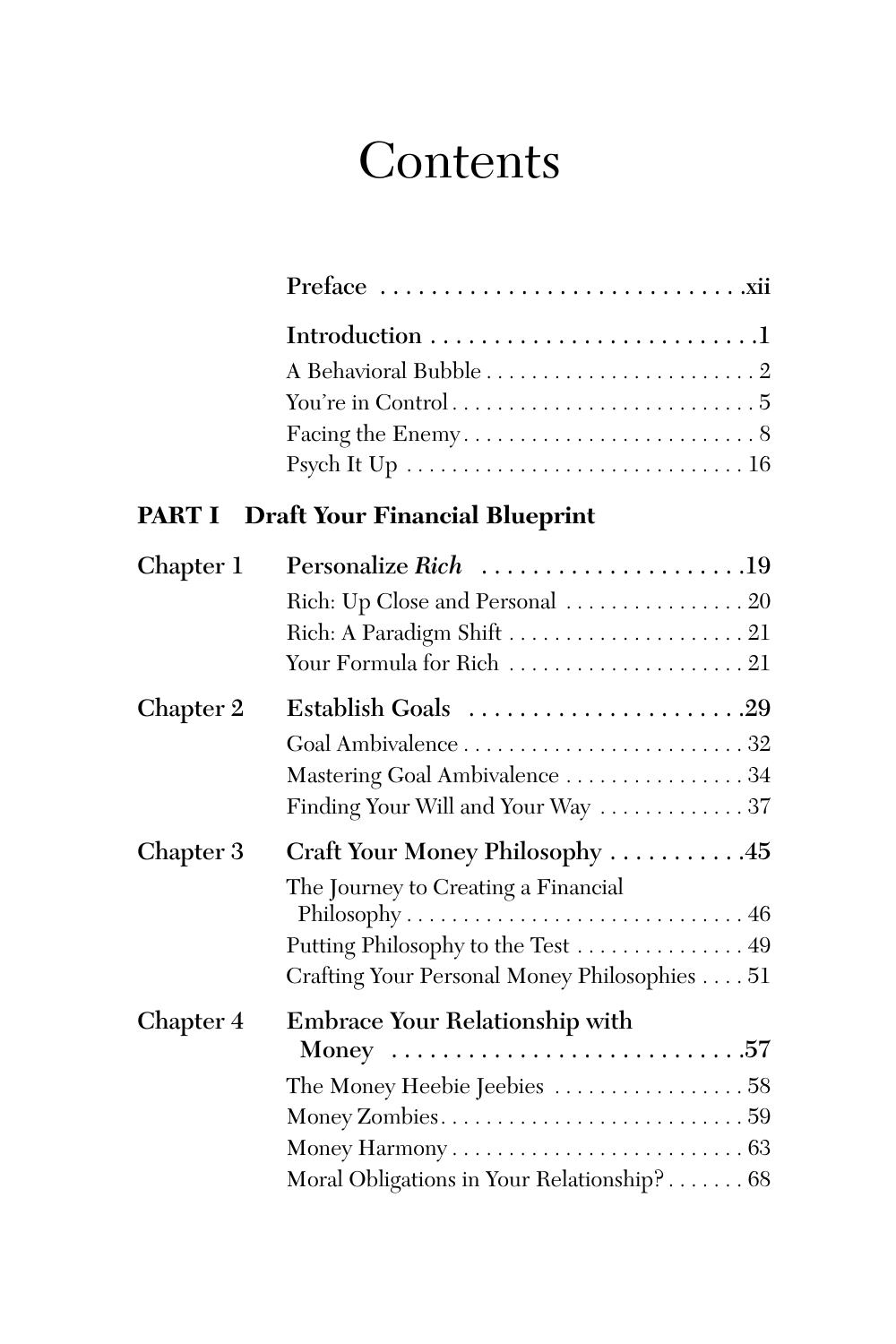# <span id="page-3-0"></span>**[PART II Psych It Up](#page--1-4)**

| Chapter 5            | Getting Squared Away 84                                                                                                                                                         |
|----------------------|---------------------------------------------------------------------------------------------------------------------------------------------------------------------------------|
| Chapter <sub>6</sub> | Be Your Biggest Advocate 101<br>The Composite of Self-Advocate  103                                                                                                             |
| Chapter 7            | Make Your Money Count 117<br>What "Worthy" Looks Like118<br>Worthy Banking: Making the Most of<br>Your Earnings $\ldots \ldots \ldots \ldots \ldots \ldots \ldots 127$          |
| Chapter 8            | Think Five Years Ahead 141<br>Know Where You Stand  143<br>Know Where You Want to Go  143<br>Be Pessimistic Enough  144<br>Develop Your Strategy  145                           |
| PART III             | <b>Raise the Bar</b>                                                                                                                                                            |
| Chapter 9            | Break from the Norm 159<br>Overcoming Risk Aversion  160<br>Timing Is Everything  162<br>Alternative Places for Your Investments  165                                           |
| Chapter 10           | Embrace the Entrepreneurial Spirit 169<br>A New Era of Entrepreneurship  170<br>The Part-Time Entrepreneur173<br>Transitioning to You, Inc. 182<br>Ironing Out the Finances 185 |
|                      |                                                                                                                                                                                 |
|                      |                                                                                                                                                                                 |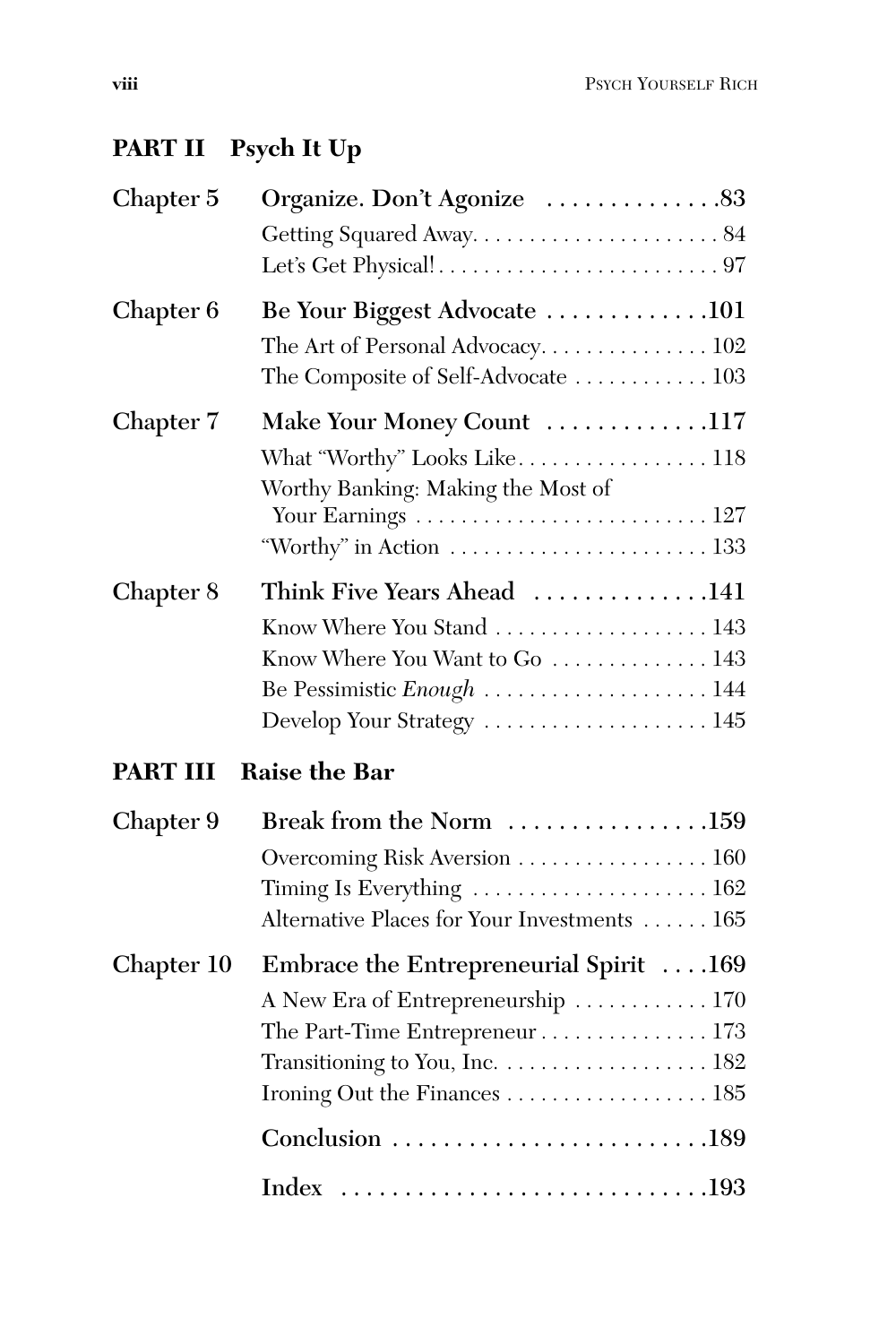# [Preface](#page-2-0)

<span id="page-4-0"></span>The arrival of this book and its message, I suspect, could not have been better timed. We're more than two years into this great recession, and many of us are more confused than ever about our personal finances. With the financial and employment landscapes evolving before us, it's difficult to return to the old, prescriptive advice we've grown accustomed to. Emotionally, we've got a lot going on; we're angry, hurt, confused, and we've lost confidence. Our emotions have (and continue to) run high. By now we recognize that we need to change our ways, but not in a knee-jerk, reactionary way. After all, economic volatility is cyclical and will likely return in a new form in the near future. What's needed is advice that doesn't just stem from the rules and regulations of the banking, credit, and financial world but is rooted in our behavior and habits. We need to understand ourselves, get honest, and make money one of the most personal issues and biggest priorities of our lives. If we can get a tighter hold on our minds, our actions, and our belief systems, we can be in control of anything, most importantly our financial lives.

When I first started developing this book, I struggled to succinctly describe its idea to my colleagues, friends, and family. Not because I hadn't a clue, but because my mind was racing. Only until I was deep into my writing could I possibly narrow it down, and even then my summary ran wild. "It's about how our emotions complicate our financial lives and hinder us from making the best financial decisions…It's about the complications of money and how it's actually never about the money…*ramble ramble ramble…*It's about how we have the ability to make better financial decisions, but rarely do…It's…well, it's complicated," went my usual rant (followed by awkward silence). My sympathetic listeners often responded with generous nods and smiles. They said they couldn't wait to read it, even though they weren't quite sure what the heck I was talking about!

This book has been an incredible learning process and has been, by far, my most challenging project. It's been a couple years since I've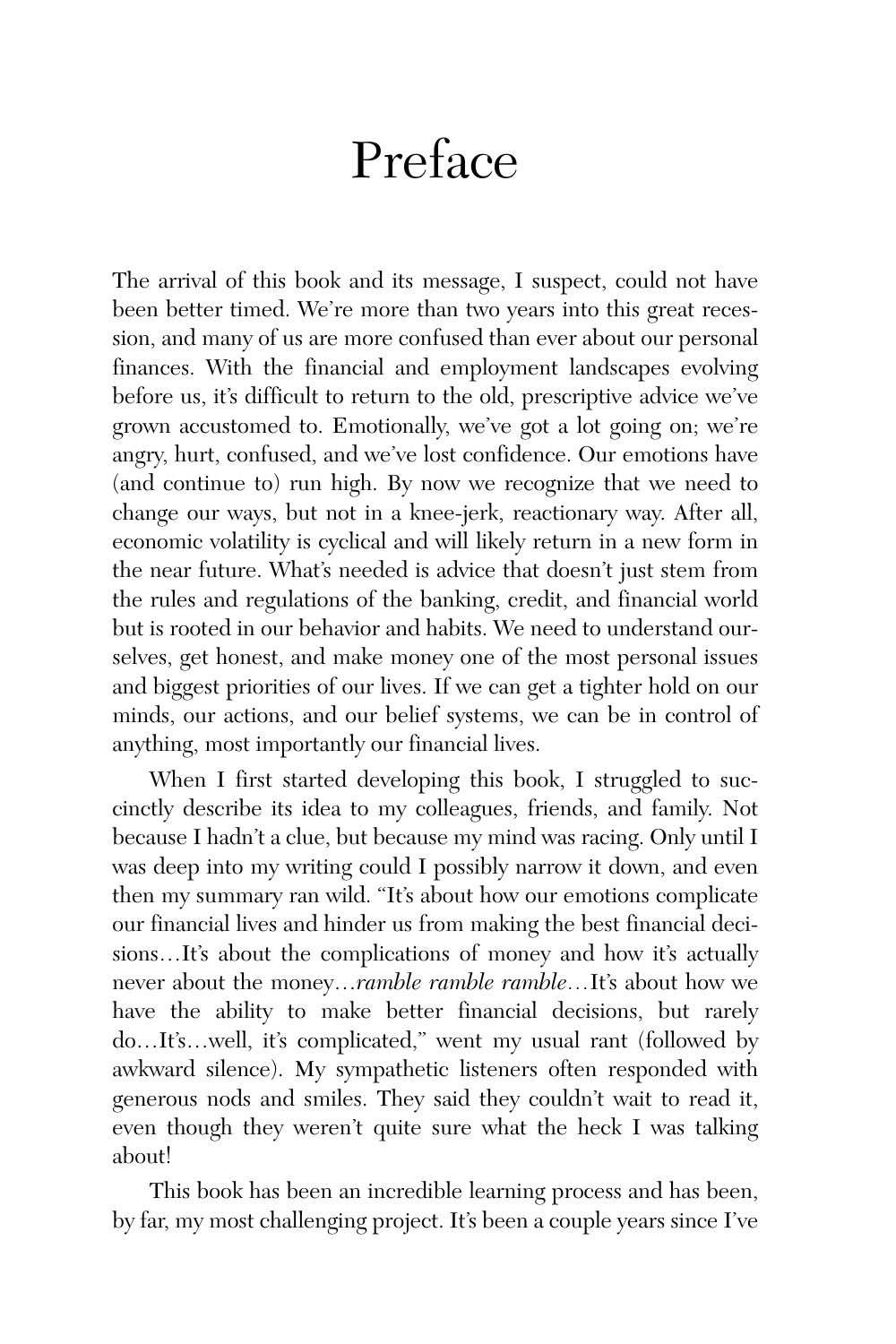authored a book. The first was a financial guide for young adults, and as my readers and I matured, we reached a place where we demanded a deeper understanding and explanation of money. We wanted to get a better handle on our financial commitments and our future goals. We wanted to better understand our mistakes and learn how to lay a foundation for personal wealth down the road, especially with the recent financial crisis. This book teaches us how to stop second-guessing ourselves, how to differentiate what is financially right and wrong, and how to actually make the best decisions on our own terms.

Fortunately, I've always had a deep curiosity for understanding why we do the silly things we do with money, so researching the *why* for this book was quite entertaining at times. The behavioral research was available in abundance, thanks to some economic pioneers. Without them and their brilliant minds, this book would be just 50% complete. As for me, my promise was to provide the *what now* to readers. What do we do, now that we know we have irrational tendencies when it comes to money? How do we actually begin to embrace the *M* word in a more honest, personal, and rational way?

Finding solutions to these questions has been a journey of discovery. Looking back, it was a trip I believe that was launched long before I began developing the notion behind *Psych Yourself Rich.* It started when I began entering people's homes, watching them spend money and hearing them talk about their goals. There's nothing like the face to face. Participating in shows such as TLC's *Real Simple. Real Life* and SOAPnet's *Bank of Mom & Dad* allowed me to see and hear actual people struggling with money. Through them, I discovered how our emotions and our biases can deeply influence our financial decisions. And getting to the root of your emotions—and realizing you can control them—is the first *what now* step toward financial freedom. Along the way, I've learned and taught that financial freedom is also about respecting yourself, having a deep understanding of what you want and *don't* want in life, and of course, living within your means.

In the chapters that follow, I'll help you develop the discipline, behaviors, and habits that will lead you to make positive choices about your financial life. I'll help you dig into what's keeping you from being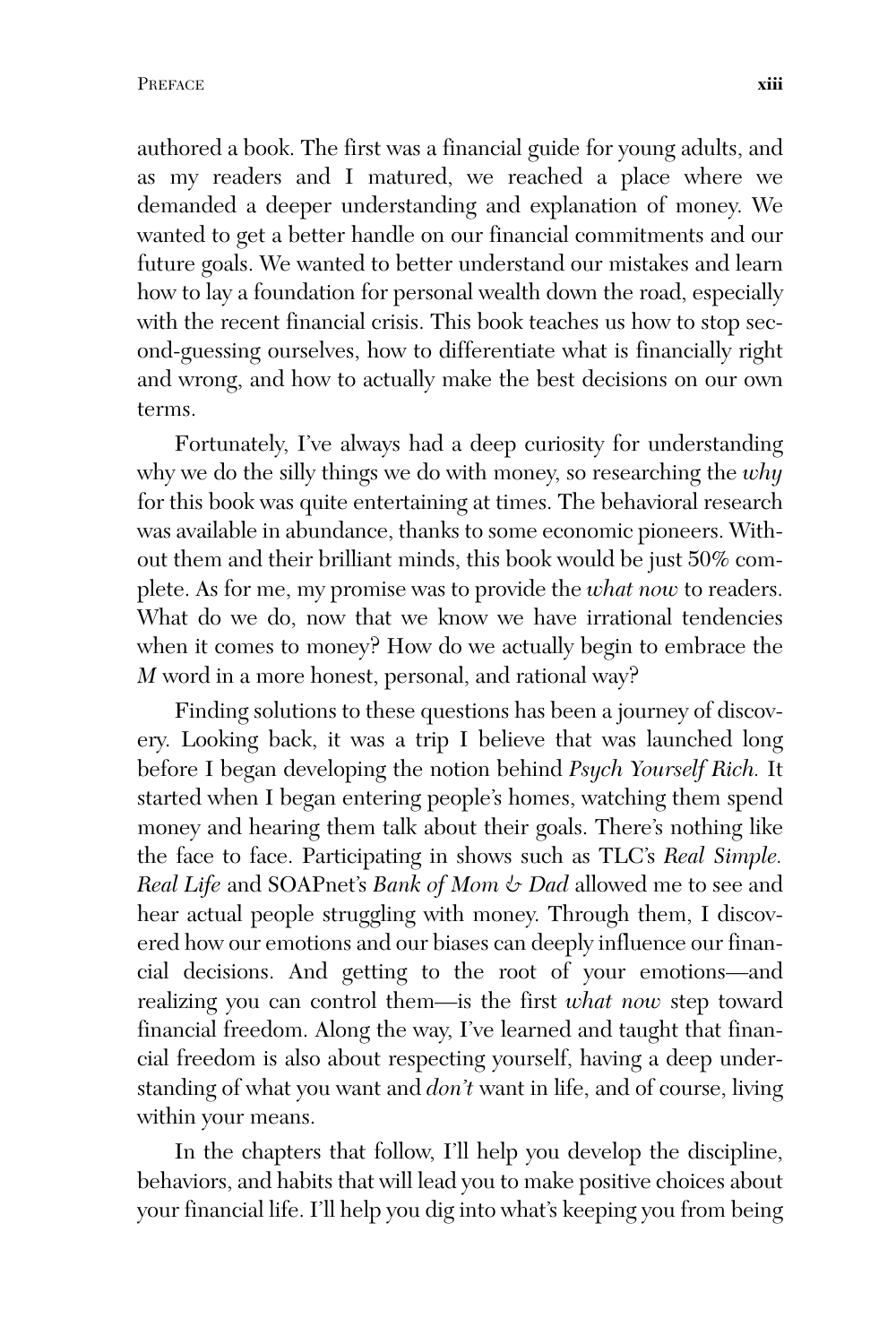motivated and taking positive action, and look at the behaviors that make people "money zombies." Once those ingrained behaviors are exposed, we can explore the positive habits and the discipline necessary to build a secure financial future.

The methods in this book will enable you to pursue personal and professional goals and will result in achieving financial security, now, five years from now, and long into the future.

Your journey starts now.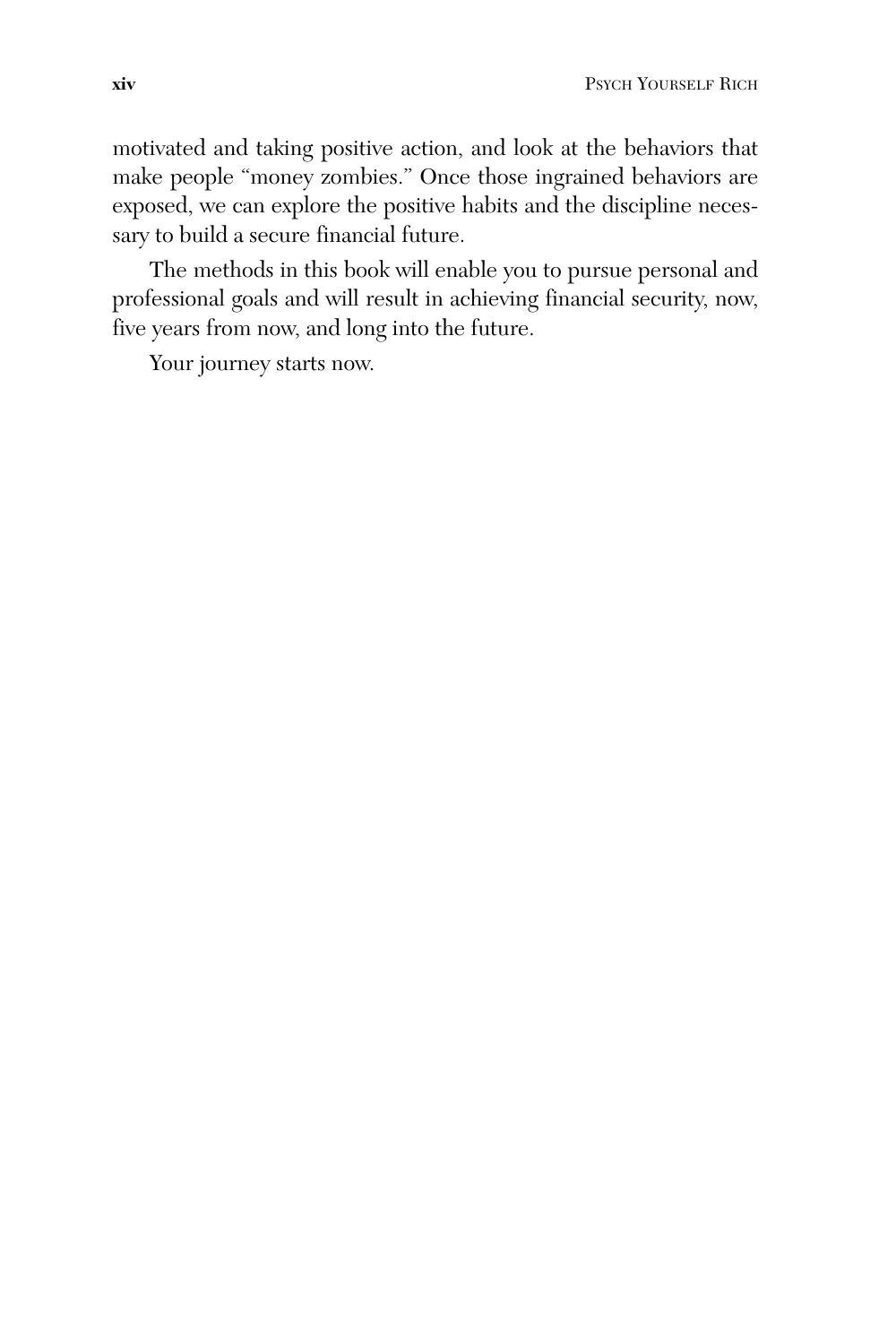# [Introduction](#page-2-1)

<span id="page-7-0"></span>Being decisive about money can be a crapshoot. By the time you finish reading this book, you'll find out why and what you can do about it.

Ask yourself: Why is it that even the best, most coherent, and logical financial advice does little to mobilize us into thinking about or taking control of our money in a meaningful way? Rarely does a lecture on retirement savings and life insurance inspire us to build a path toward improved security and financial well-being. When it comes to making decisive financial choices, there's a visible disconnect between our mind and our actions.

Between earning money and spending lies a world of uncertainty—a gray area. We lose sleep over finding the right answers to questions such as: *How much should I really spend on a house? Maybe I should just rent? Do I put more money into stocks? Where is my money best invested? Why can't I kick the credit card habit? How do I budget for uncertain times? Why do I make impulsive purchases? What was I thinking when I bought this Vespa? And why do I feel the need to keep giving money to mooching friends? Why, when I know better?* 

> *Do you see yourself up there in that swirl of hows, whys, and wheres?*

*Psych Yourself Rich* is based on the principal that our financial lives—much like life in general—are powered and transformed by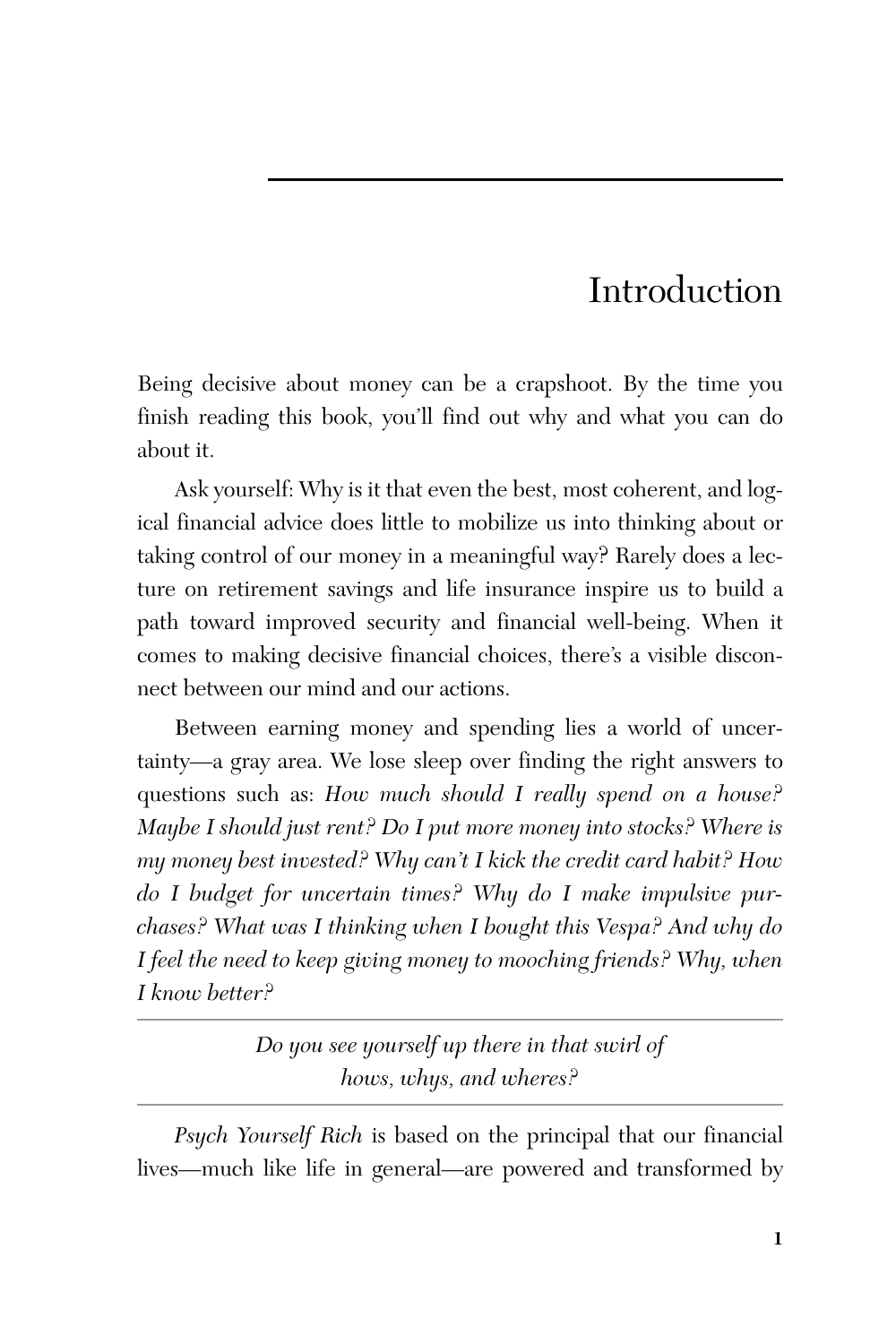<span id="page-8-2"></span><span id="page-8-1"></span><span id="page-8-0"></span>personal choices and behaviors, both of which are rooted in our values, perspectives, goals, and financial means. Rarely, though, do we really consider all of these key variables when making a purchase, investing in stocks, building savings, or charging against a credit card. Sometimes we just look at price tags and shrug in compliance, or perhaps we're so narrow-minded about our goals we miss great financial opportunities. In other cases, we can't even get to the point of making any decisions. We feel paralyzed and stop dead in our tracks. Emotions prevent us from getting the right help. So instead, poor decisions are made, or worse, nothing at all is done.

# **[A Behavioral Bubble](#page-2-0)**

Emotions play an enormous role when managing personal finances. Many behavioral experts will go so far as to say that our emotions can potentially *destroy* the ability to make sound financial moves. The most recent recession is one such example of bad financial decision making. Finance and economic experts, including Curtis Faith and Dan Ariely (both best-selling authors), have told me that human behavior played a great role in the financial crisis that began in 2008 and continues to this day. Many were caught in a "behavioral bubble"—thinking and acting irrationally, expecting that home prices would rise generously year after year. This behavioral phenomenon was introduced in 2002 by Princeton University psychology professor Daniel Kahneman, who won the Nobel Memorial Prize in Economics for his work into how individuals approach uncertainty.<sup>1</sup> Kahneman's research sheds new light on the theory that investors are prone to behave irrationally. His argument debunked the traditional economic theory that investors make rational and calculated decisions when the stakes are high, that they learn from their mistakes, and are able to adapt to changes over time.

Since the 1970s, a growing group of economists have explored this fringe viewpoint of irrational investing, but it was Kahneman who brought it to the forefront of modern finance and gave a whole new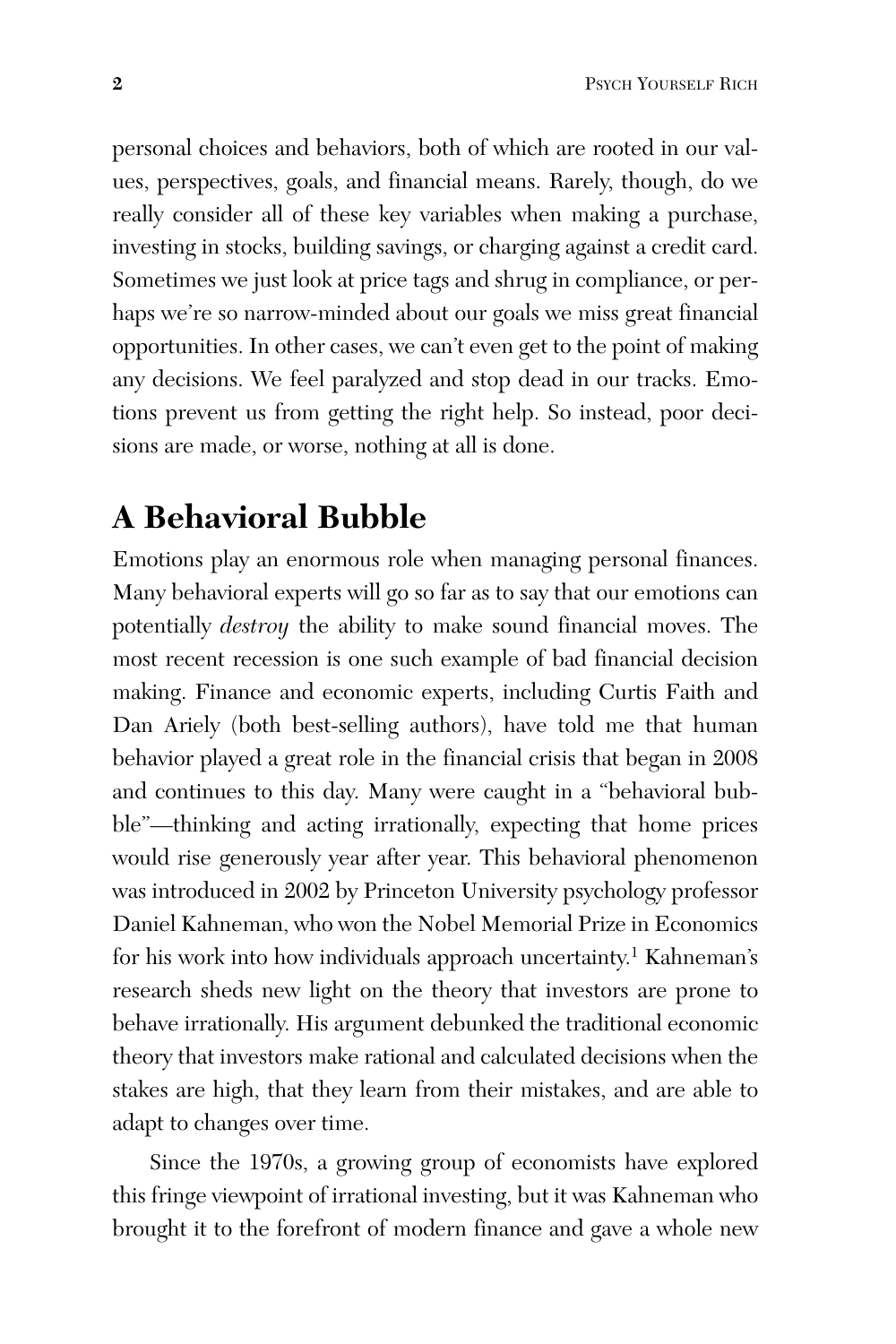<span id="page-9-0"></span>momentum to what we now popularly discuss as *behavioral economics* or *behavioral finance*.

Behavioral finance has struck a major chord within the financial community—so much so that the big investment firms have begun to help their risk-averse clients regain confidence in the markets with internal teams of behavioral finance experts—Barclays Wealth in Europe, to name one. As the bank sees it, different individuals have a predisposition to their own type of investing that makes them more comfortable with that approach over time (i.e., they do what feels emotionally good). Greg Davies, the head of Behavioral Analytics at Barclays Wealth, explains in a bank report that "Everyone sees the world from a perspective which is uniquely theirs, and investing is no different. People have individual goals, requirements, desires, fears and hopes for their wealth. We all have different habits, different people we trust for advice, and different beliefs about the right decision on any occasion."2

We're only human, right? Our emotions play a massive role in practically all facets of life…why not money management? The trouble is that emotions often restrict us from making sound financial decisions. Jay Ritter, the Cordell Professor of Finance at the University of Florida and an expert on behavioral finance, recently told me that he believes we are all afflicted by "cognitive biases." Translation: mental barriers. We lean toward following easy, but not always helpful, rules of thumb. Some individuals (especially men) are overconfident about their decision-making abilities, which can manifest in investing excessively and not asking for help when it's really needed. I found this to be true, while doing research in 2009 on the trading strengths of women. A study<sup>3</sup> of 30,000 single male and female investors found that women's portfolios performed a slight 1.4% better than men's.

To learn why, I called Terrance Odean, coauthor of the study and the Rudd Family Foundation Professor of Finance at the Haas School of Business at the University of California, Berkeley. Odean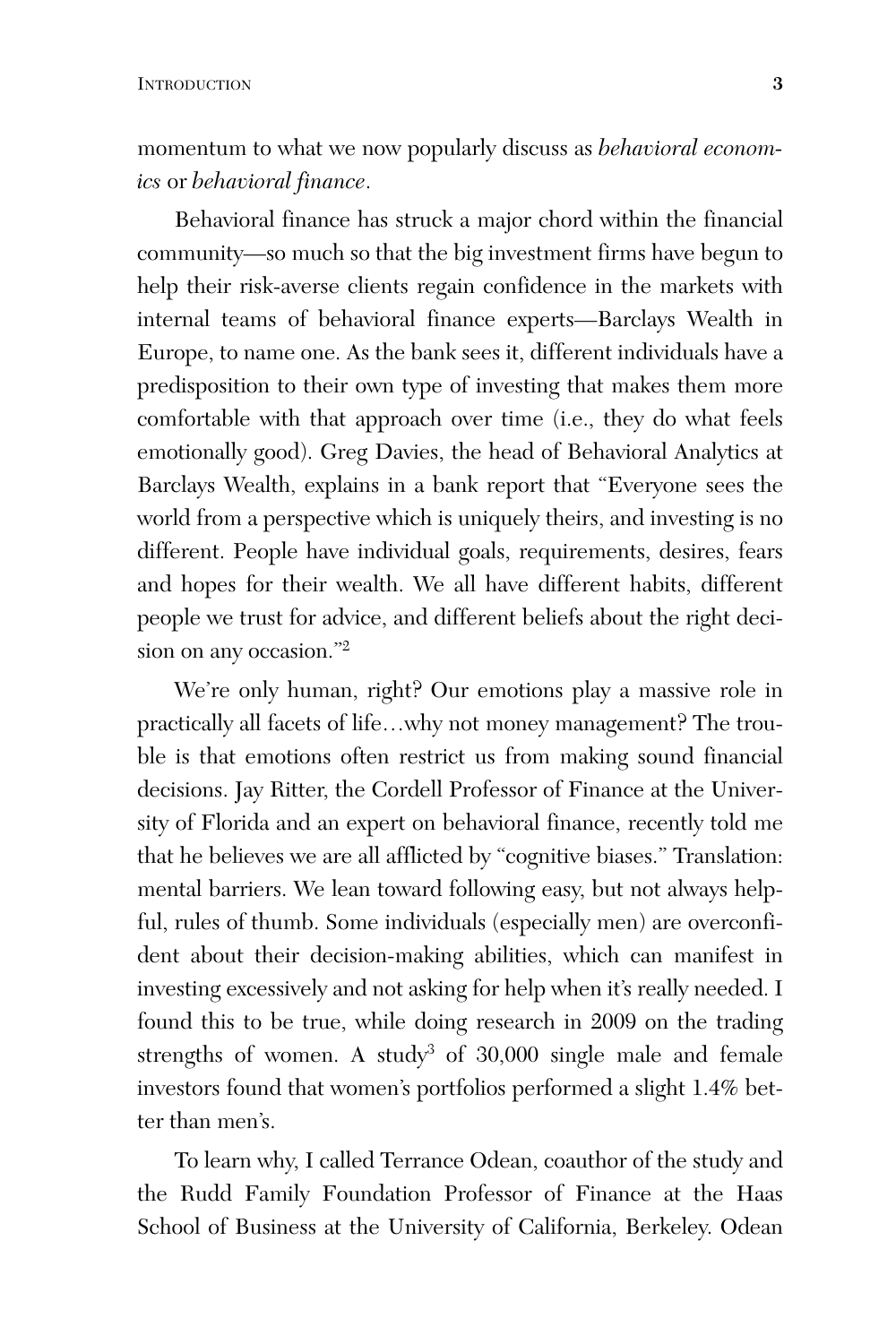told me that being too bold doesn't always pay off in the investment world. "We hypothesized men would trade more actively than women because of their greater overconfidence in trading ability…and this trading would hurt their returns. We were exactly right," he said. And not only are some of us too confident, we're sometimes too optimistic, a byproduct of human nature and an American culture that emphasize positive thinking.

According to Ritter, we tend to rely more on short-term patterns rather than long-term patterns, which can prove detrimental when making decisions that concern certain financial moves like investing in the stock market or buying real estate. "People tend to put too much weight on recent experiences," says Ritter. Just think about the latest housing bubble and how many of us were convinced real estate prices would never slow down. In addition to recency bias, another behavioral tendency that plagues us is "group think." For example, many individuals believed—and were told by experts—that high returns were normal and should continue. Humans are prone to trusting conventional wisdom, the actions of crowds, and staying on the beaten path.

Ritter, who also teaches a course on financial decision making, says another reason it's often hard for individuals to make money decisions is because they're not trained to think about things like mortgages, car loans, and investments on a *daily* basis. These topics are largely foreign until we are forced to deal with them. But what about spending, I asked? We certainly do that on a day-to-day basis, but still many times without really thinking about the consequences. "That's a matter of people putting more weight on current gratification versus thinking about the future." As humans, we emotionally prefer to live in the now and deal with tomorrow when it arrives. This explains well my irrational Vespa purchase in 2006. (Don't worry, Mom. I returned it.)

One study that really surprised me was a 2005 report published in the *Journal of Psychological Science*. Researchers from Carnegie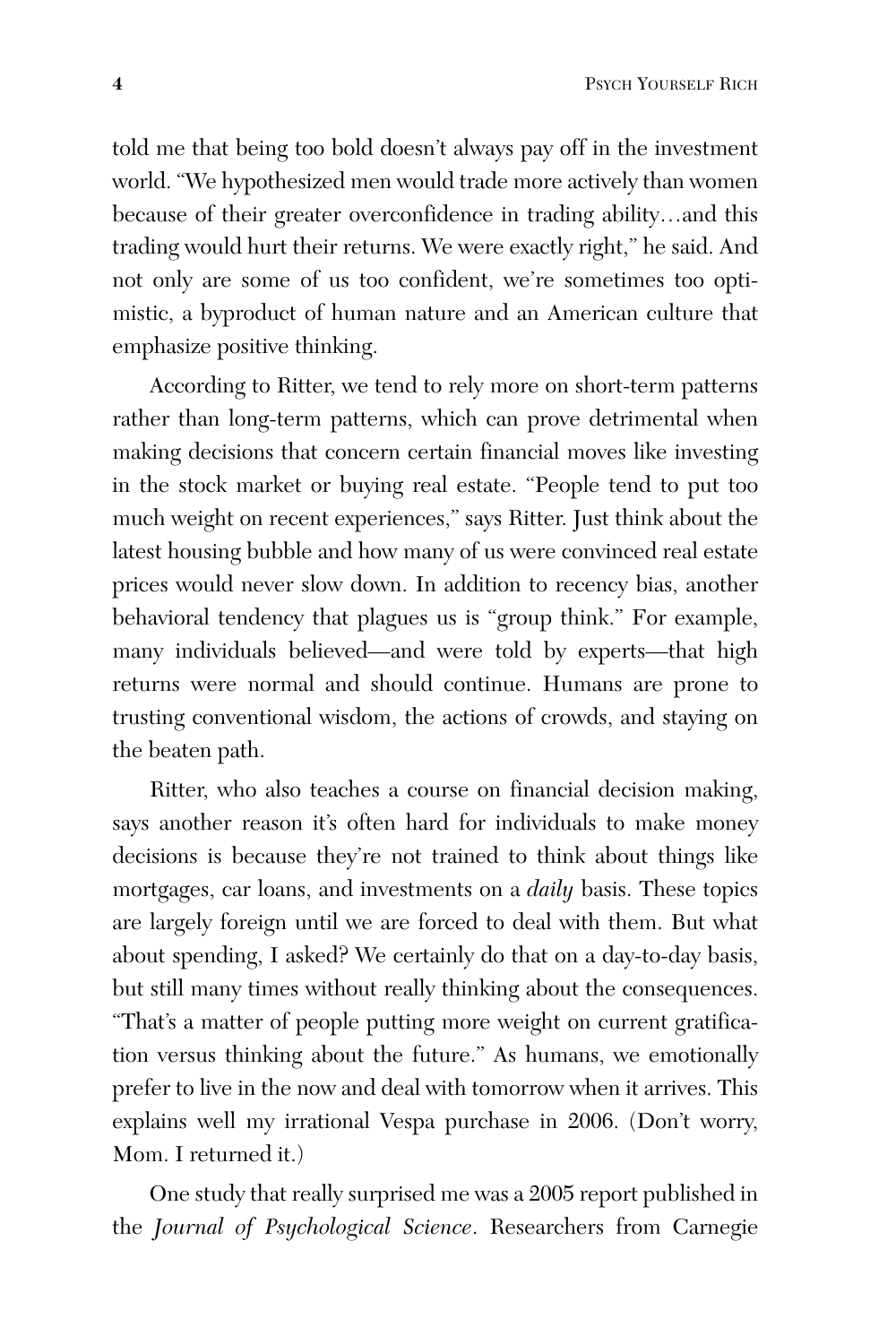<span id="page-11-2"></span><span id="page-11-1"></span>Mellon University, the Stanford Graduate School of Business, and the University of Iowa discovered that brain-damaged people with an inability to experience emotions made better financial choices. After completing a basic investment game that required math and logic, the mentally impaired individuals actually ended up with 43% more money than the mentally healthier participants. The conclusion: If you just stick to the facts and figures and take the emotion out of it, you'll have a better potential to make money.

<span id="page-11-0"></span>But, of course, that was just a game. Interestingly, the study also discovered that while the brain-damaged were better at this one game, the healthier participants were better at dealing with day-today financial issues. So, emotions can come in handy. Intuition can be an important weapon in making healthy financial choices. As Ritter tells me, having a fishy feeling or thinking something is too good to be true is an example of tapping into your emotions. "You may just call that being skeptical, too," he says. And those intuitions can sometimes keep your money out of trouble.

*To achieve the things you want, you need to understand your relationship with money, your belief system, and why you act the way you do.* 

The goal of *Psych Yourself Rich* is to help you become accountable for your financial decisions and to manage the behaviors that either bring you closer to or distract you from reaching your life goals.

That's the notion behind the title of this book. To "psych" yourself rich means to develop the brainpower—the mental discipline and positive behaviors—you need to traverse volatile times, build wealth, and secure your financial well-being.

# **[You're in Control](#page-2-1)**

The fact that you hold the power to control your financial destiny can be intimidating. But, it's indecision that is the real enemy. The fear of making the wrong decisions is paralyzing and can potentially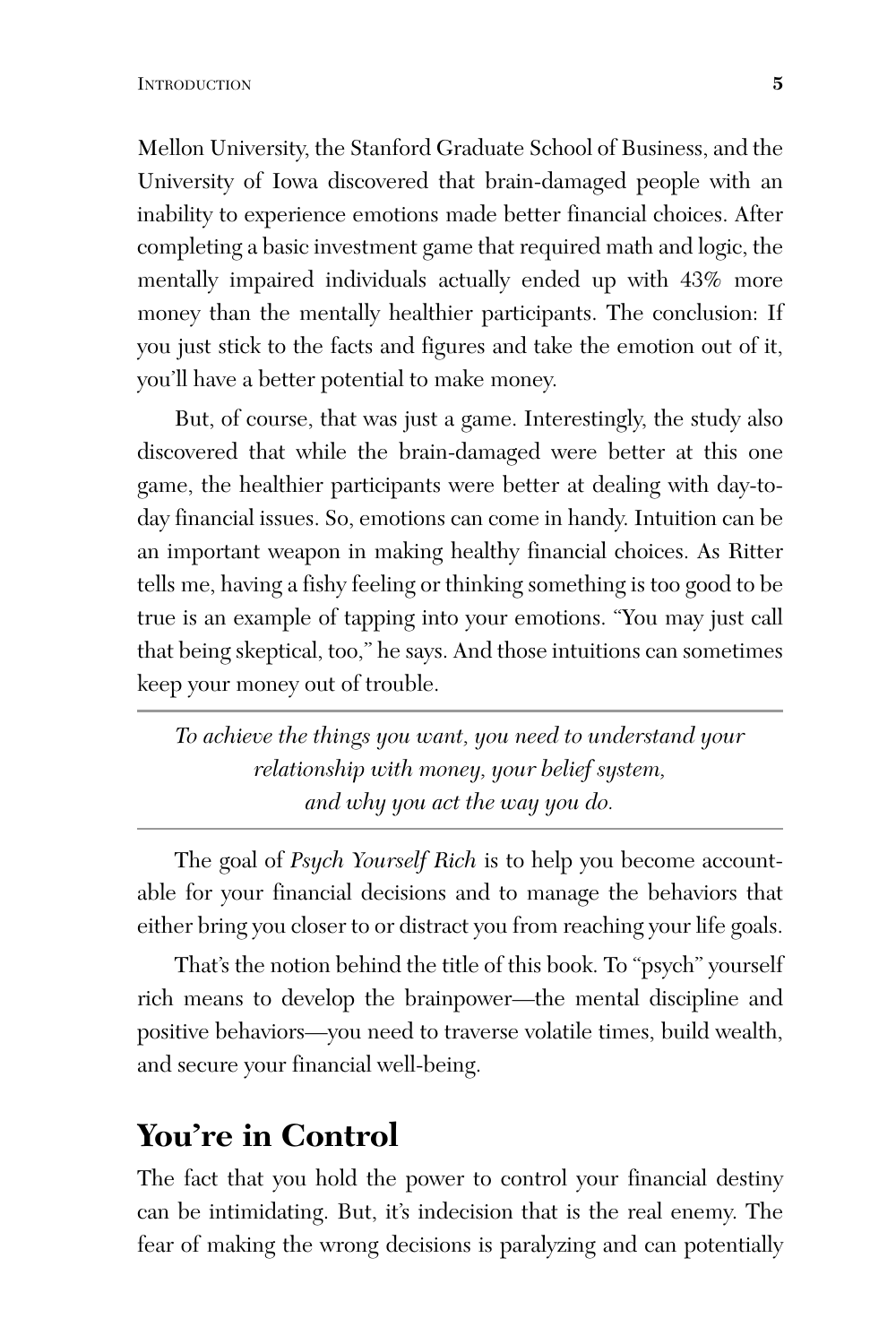<span id="page-12-0"></span>jeopardize your security, finances, happiness, and health. After all, financial choices affect how well you can provide for your family, how early you can retire, how much house you can afford, and whether you can start your own business some day. But, the truth is, when it comes to finances, we all possess the ability to control the way we think, behave, and act.

# *My Story: The Fight to Mobilize*

*When I first began digging into the inner workings of personal finance and learning the techniques of smart money management about ten years ago, I wasn't convinced I had the chops. Even with a degree in finance and a Master's in journalism, I had serious insecurities. How would I fare as a reporter whose weekly assignments included the lowdown of no-load mutual funds and mortgage-backed securities? I daydreamed about meeting the editor of* Time *in the elevators and how she, very impressed with my research on the underground culture in Iran, would lure me away from the thirtysecond floor at* Money *magazine and allow me to enter the world of politics, international relations, and current affairs at the* Time *news desk.*

*I admit I had my sights set on sexier assignments like journeying to the Middle East and reporting on freedom fighters in Iran (where my parents grew up). I wanted to travel the world and share important stories of poverty, crime, war, and injustice. Little did I know financial reporting would end up being a battlefield all its own.*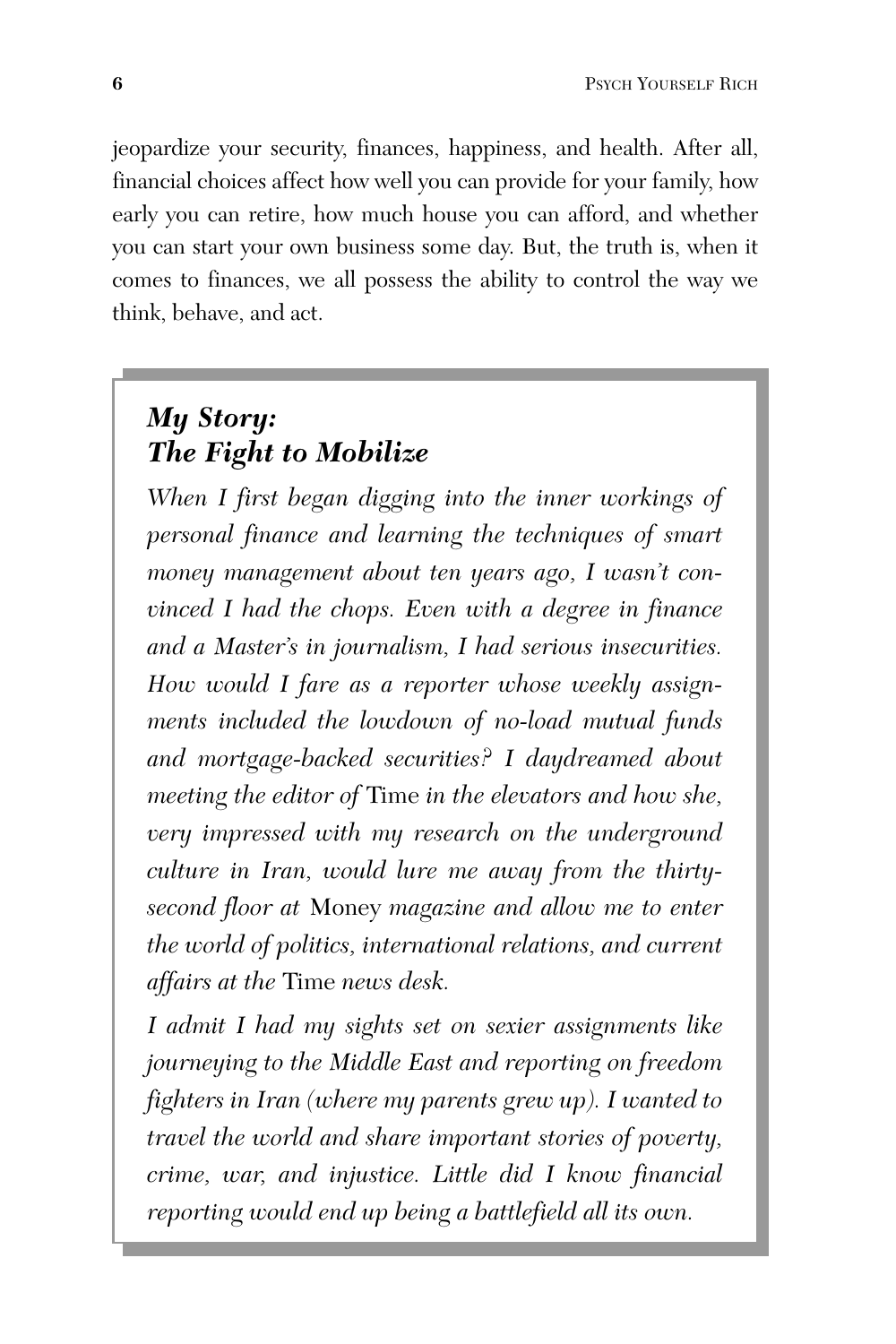*I made the decision to stay in New York City, the heart of the financial world, and learned to love the craft of financial and business reporting. It was a conscious effort that involved whipping my brain into shape and convincing myself that the subject matter was, in fact, fascinating. I truly trusted that if I dug deep enough and wrote creatively enough, my stories would alter the minds and lives of readers for the better. As my journalism professor used to say (when she really thought an idea was hopeless): It was quite* ambitious*.*

*Month after month, I dove into assignments, which had at the very least, promising titles such as "How to Make Your Fortune Now" and "Best Mutual Funds to Buy." It wasn't long until I started to wonder whether I was really making a difference. I knew from the complimentary letters to the editor that some Americans were picking up on the advice and saving more, investing more wisely, building their retirement savings, and so on. Was that most people or was that just the savvy* Money *magazine reader? The thought stuck.*

As a journalist who covered this area, I hoped everyone would agree that his or her personal finances were a priority and would want and need guidance in this department just as much as with issues pertaining to health, relationships, and careers. But while I was closing issue after issue of the magazine, growing more convinced that there was no end to giving away financial prescriptions, consumers were not quite tuning into the money-savvy messages spilled all over the media. In fact, many were in a major financial rut.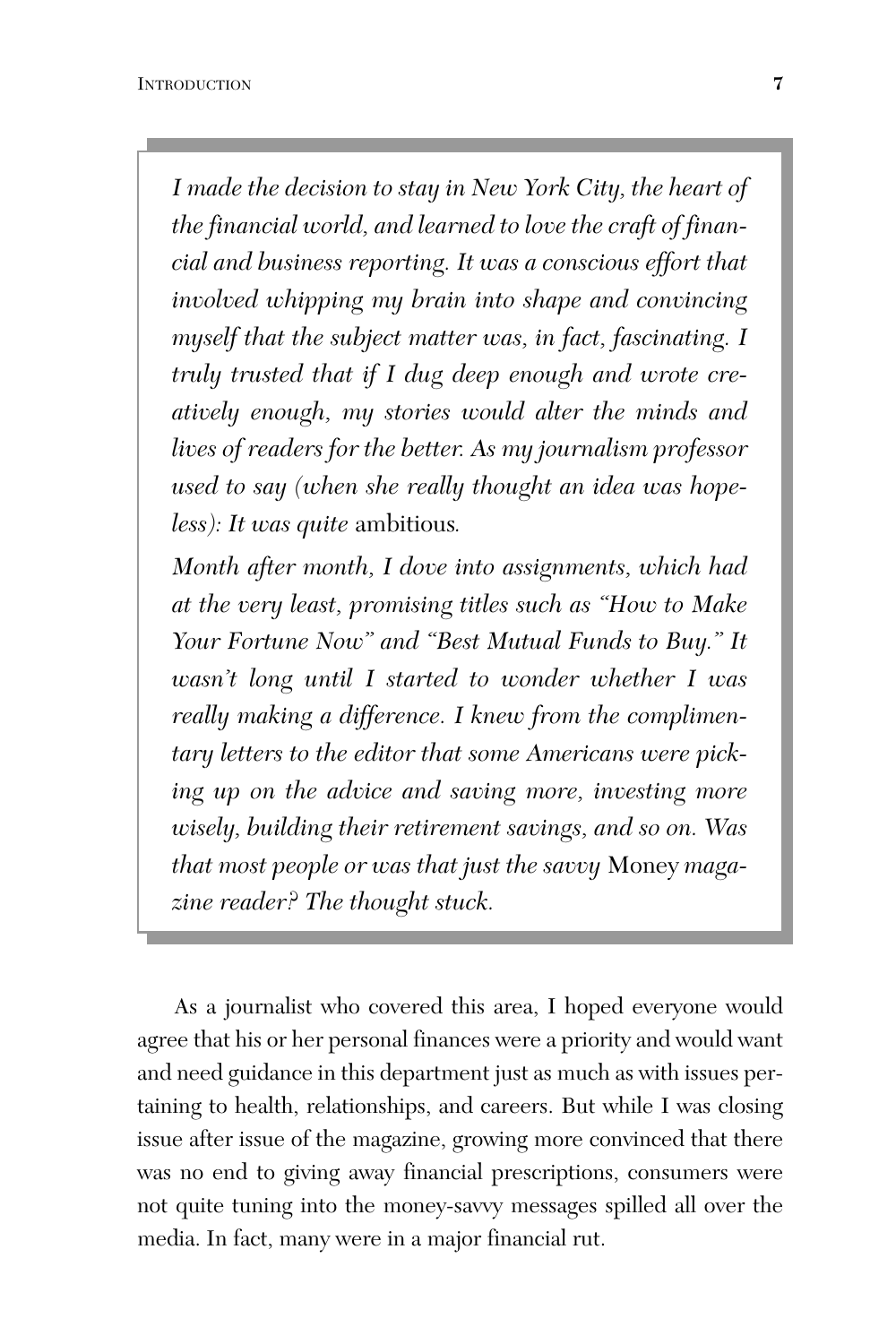<span id="page-14-1"></span>A decade later, the stats speak volumes about our long-running reckless ways:

- The average household carries roughly \$10,000 in credit card debt, according to the Federal Reserve.
- Foreclosure experts at RealtyTrac predict four million homes will receive a foreclosure notice in 2010, about the same as in 2009.
- <span id="page-14-0"></span>• Expect more than a million individuals to file for bankruptcy in 2010.
- The Census Bureau estimates that by the end of 2010, there will be nearly 181 million credit card users in the United States, an increase from 159 million at the start of the millennium.
- Our collection of credit cards, when piled up, can physically reach more than 70 miles into space, and be as high as more than a dozen Mount Everests, according to researchers at CreditCards.com.

It's not a delightful picture. Financial advisors and journalists have tried hard to boost financial literacy, but have people been really listening or trying? I can see that our work has helped *educate* people on how to save more, spend less, and make wiser choices with their money. But can we execute on what we know? We still struggle to mobilize ourselves, to turn knowledge into action. Despite colorful lessons about credit scores, annual percentage rates, and the perils of overdraft fees, we're still a debt-ridden nation (especially younger adults). We tend to repeat our mistakes and perpetuate the cycle of debt. Why as a group are we such money zombies? And what does it take to really get a grip on your financial life?

# **[Facing the Enemy](#page-2-0)**

Behavioral finance experts have made it crystal clear that when it comes to managing money, we're irrational. Our decisions are influenced by deep-rooted emotions and perceptions that are hard to overcome. I've seen this while working with people in debt, and what I've learned is that one's lack of financial empowerment has a great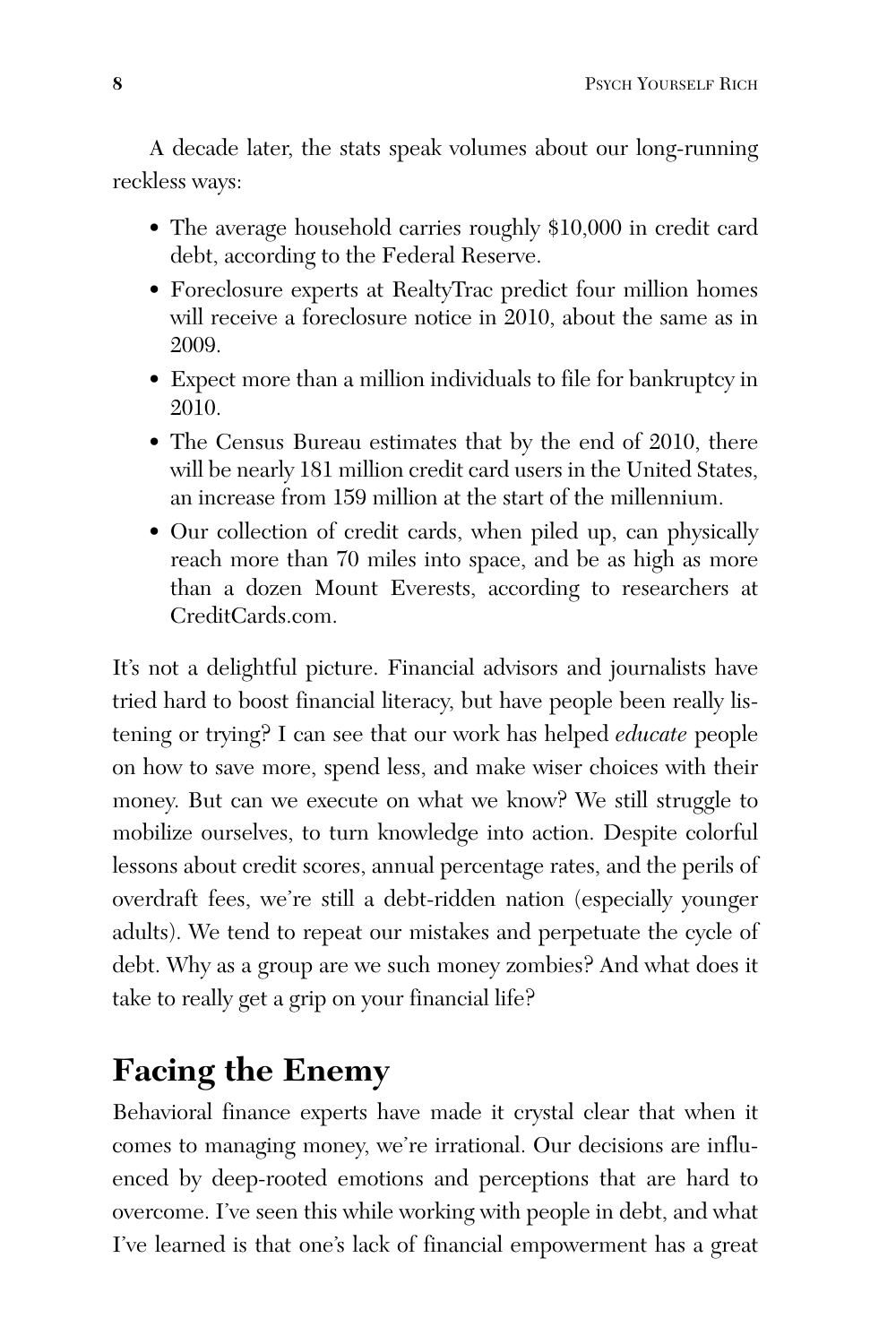deal to do with his or her personal insecurities, fears, lack of confidence, overconfidence, false perceptions, and misguided goals. As Napoleon Hill wrote in the classic book *Think and Grow Rich,* "Both poverty and riches are the offspring of thought."

# *My Story: Finding My Financial Persona*

*In my early 20s, I made more money mistakes than I'm willing to admit. But thanks to my constant exposure to all-things money and access to experts and professionals in every financial field, I was able to reverse those mistakes. This access alone wasn't what gave me the motivation or the drive to stick to a sound financial regimen.* 

*For me, my financial confidence and empowerment was an emotional and psychological journey more than anything else. I discovered that you can learn all you can about the do's and don'ts of money management, but unless you have the mindset and the right behaviors in place, it's very hard to make intelligent moves. What were the emotions I channeled to help me find this strength?*

*First, I felt* obligated *to be a financial do-gooder. I believed that if I was put in a position to offer people savings advice, I, for one, should not be in debt.* 

*I also knew I had no excuse but to make healthy choices with my money. Looking back at how my parents, who journeyed to the United States with two suitcases and very little money, managed to build their finances and*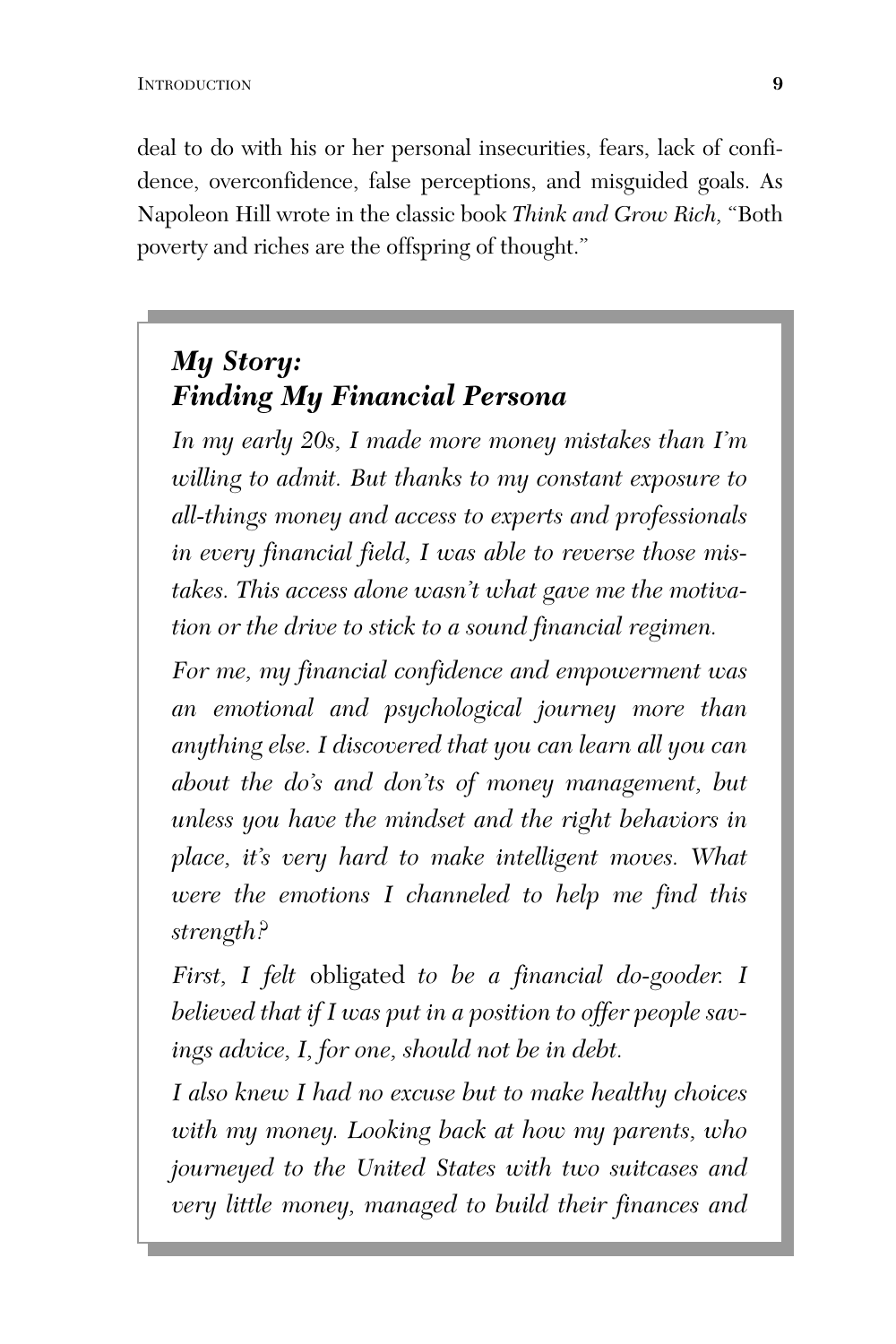*create a comfortable life for their family, I really had* no justification *for getting into financial difficulty.* 

*I* assumed control *of the situation. I was also, frankly, a bit afraid of the consequences of* not *getting my act together. I knew that my parents wouldn't bail me out if I ended up over my head in credit card debt. (More on the benefits of scaring yourself straight in order to take control of your money in a later chapter.)*

*And I felt a little obsessed with my money, wanting to make sure I* never lived beyond my means.

*Finally, I recognized I had* milestones and goals *to achieve, and therefore I had the desire to become financially fit. I remember graduating from college and driving away from Penn State thinking, "My life starts now. No more waiting for when I 'grow up,'" and with that came immediate financial responsibilities. With everything having a price tag in life, I knew the earlier I started thinking and saving toward my goals, the more likely I could achieve them. Once I crossed that emotional and mental bridge, I was then able to execute on what I knew were sound financial methods. I never let go of these forceful emotions.*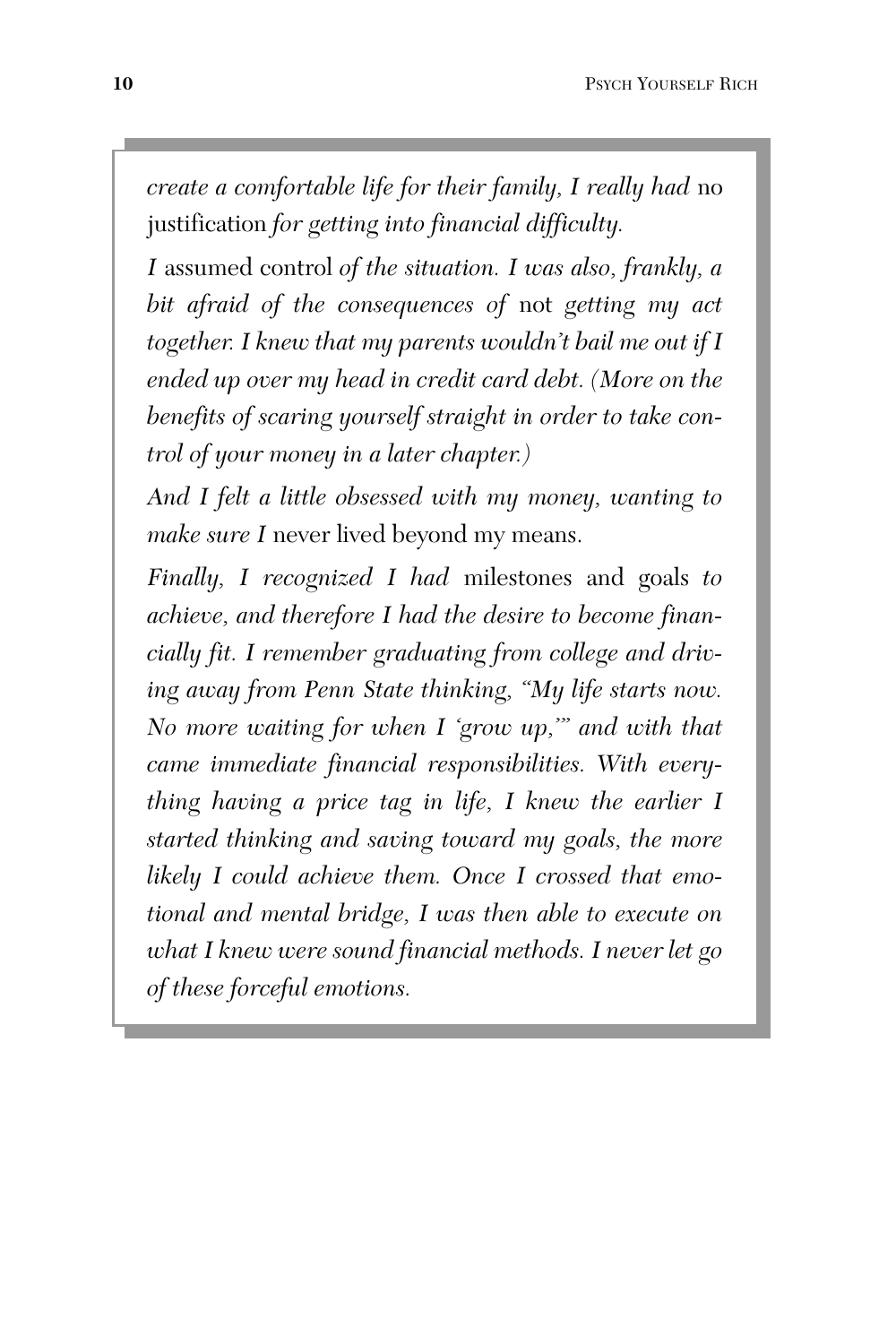<span id="page-17-0"></span>Searching for answers as to why personal finance is so difficult to digest, so tough to triumph, has been a preoccupation and intellectual pursuit of mine for the past couple of years. Almost immediately after my first book hit the market, the economy went into a fetal position. We slid into a recession, and many of us felt we had gone back to the drawing board. We didn't just lose money. We lost our bearings. Many of the goals we had identified, chased after, and hoped for, vanished. For me, it was an extremely busy time, fulfilling editorial assignments, answering people's questions on- and offline, and going on TV to break down the stock market crash, the housing debacle, and to offer shreds of positive news in this wretched economic environment. I interviewed economists, fund advisors, investors, entrepreneurs, cab drivers, therapists, and, most important, everyday Americans for their insight into where we went wrong, what they wish they'd known, and their hopes for the future.

Sure enough, consumers could tell you exactly where they went wrong. They hadn't paid enough attention to the "signs," they trusted the wrong people, they didn't work hard enough, they got scammed, they were lied to, they had too much optimism, and so forth. But why bother with the past? Putting the pieces back together was the main issue at task now for most people.

To do this, you need to understand the behavioral and disciplinary commitments needed to build a financial foundation based on reason and personal aspirations. At this stage in one's life, years after college and working the grind, making plenty of mistakes, learning the hard way, and experiencing the real world first hand, your financial curiosities have evolved and tend to be more philosophical and open ended than technical. It's not so much about definitions or calculators. You're wondering how to move into a more elevated world of managing your money to bring security for today and the rest of your life. It is about money, but it's more about you.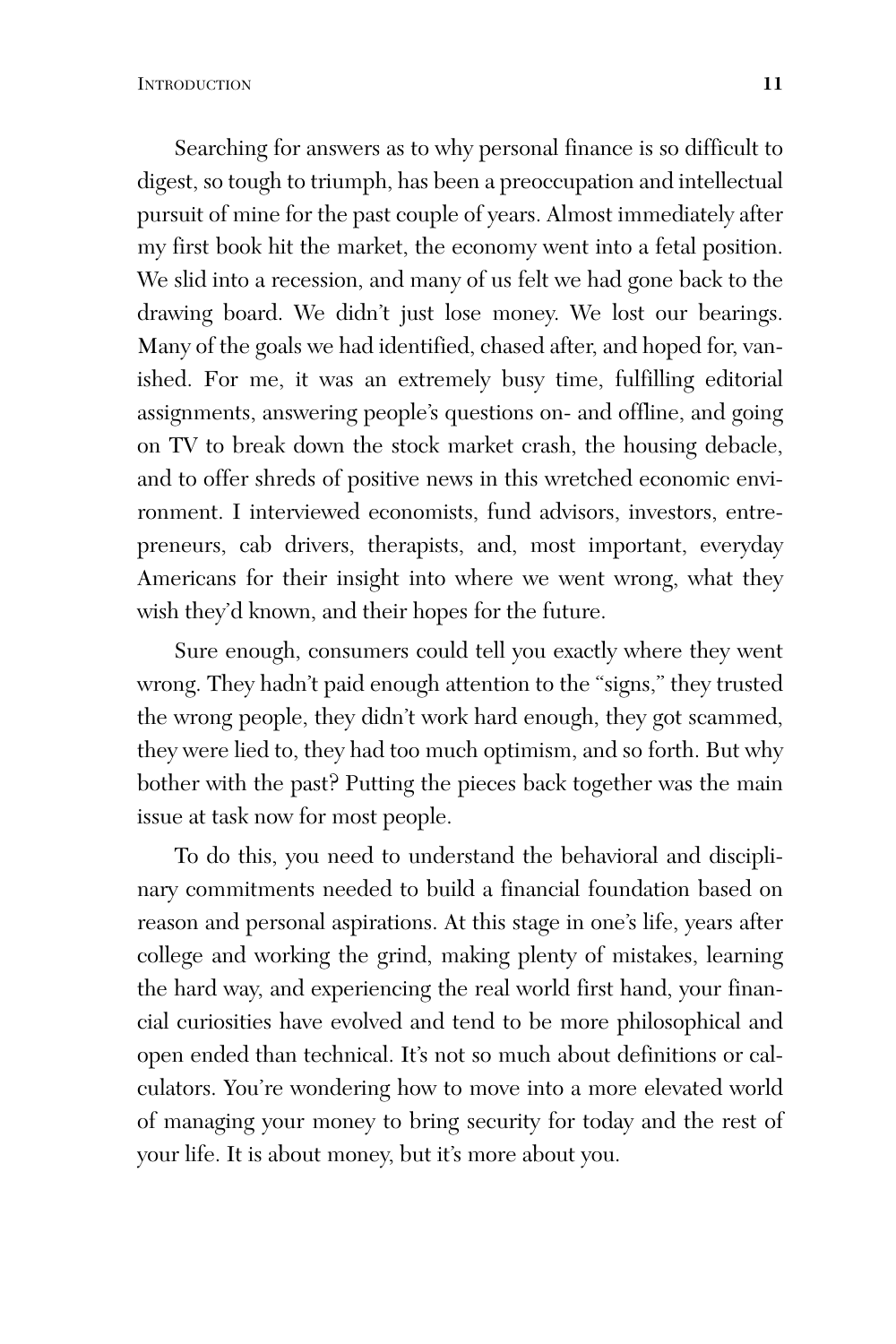## <span id="page-18-0"></span>*My Story: Lessons from Reality*

*I was recently able to test this thinking on SOAPnet's* Bank of Mom & Dad. *In 2009, I was intimately involved in this pioneering television series that revealed the financial skeletons in the participants' closets, making them come face to face with their financial hardships, their debt, and overspending. It was a far cry from the top-rated reality shows big networks backed season after season, like* American Idol *or* The Biggest Loser*. It was a risky show, not exactly escapist television. This was inyour-face, real-life drama about the one thing we, as a society, have yet to openly and wholeheartedly discuss: our money conflicts.* 

*My task each week was to provide the participants women in their late 20s and early 30s—with solid advice that we hoped would give them the necessary tools to resolve their financial messes. In return, I received an education as to some of the reasons we, as a society and particularly women, overspend and compile debt. In many cases, these women were highly educated, came from supporting families, and made above-average salaries. So why were they \$20,000, \$30,000, or \$60,000 in debt? It was not because they failed to understand the slippery slope of credit card usage, that spending \$1,000 on boots was beyond their means, or that their daily \$4 Starbucks latte destroyed their ability to save for a rainy day. The problem ran much deeper than that. To get to*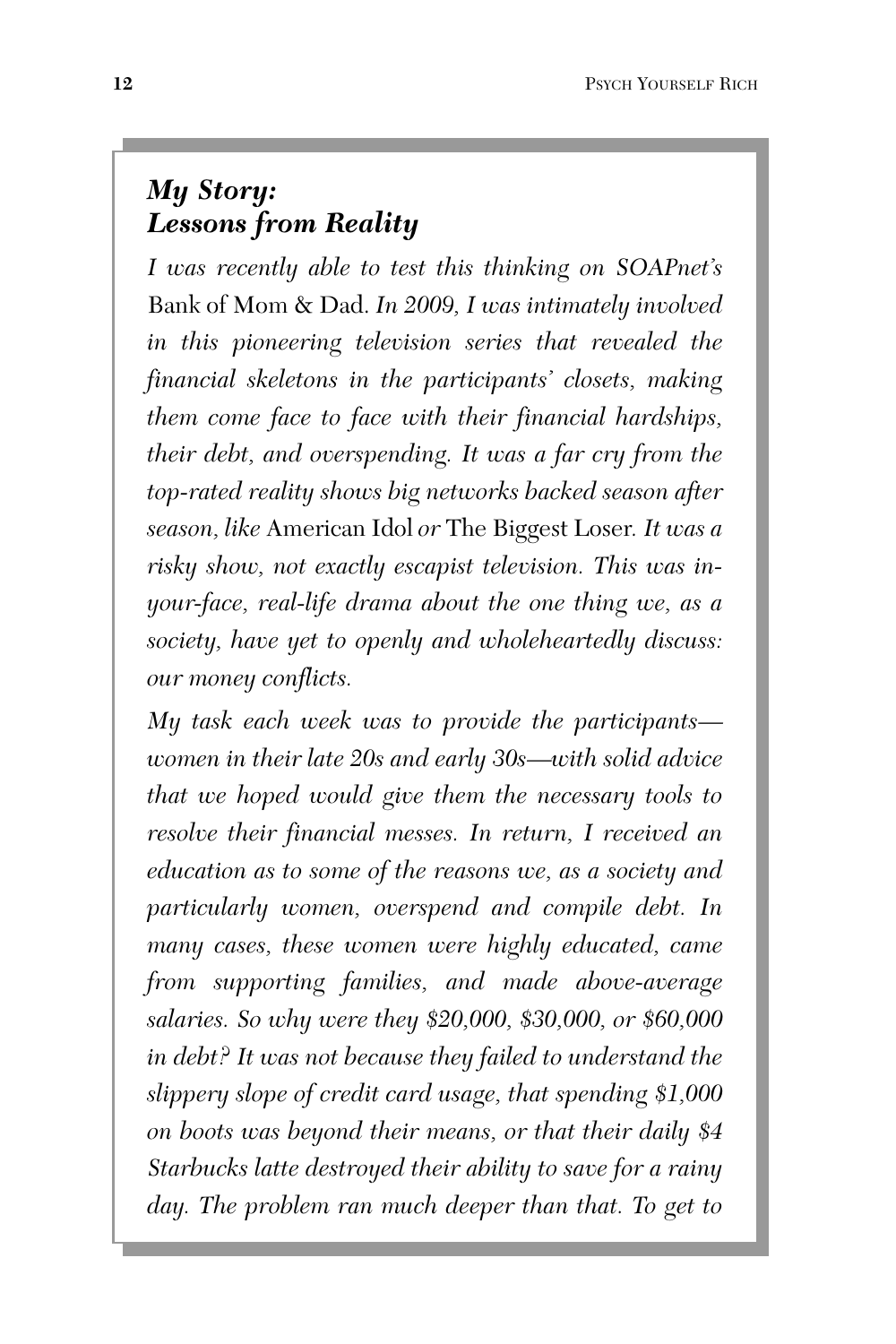<span id="page-19-0"></span>*the root of the issue, I needed to take money out of the equation, at least at first. Instead of beginning our meetings with lengthy sermons about sound money management, I dug into their childhood a bit, into their personal relationships, their goals, and what in life made them happy. I had to know, where's your head at? What do you want? Where do you see yourself in five years? What would Dr. Phil ask?*

*I really got under people's skin for the first time in my career as I tried to open the emotional and mental floodgates and encourage these individuals to face their fears, weaknesses, and dependencies. My theory was if I could get them to care about their lives and their personal goals first, then suddenly making the right financial choices would not be so difficult or so detestable a task. And I was proved right.*

*The emotional baggage on* Bank of Mom & Dad *ran the gamut—from poor self-esteem to strained personal relationships, dependency on others, and a reluctance to just "grow up."* 

*For some women, their money (or borrowed money, as it usually was) had become a substance that they abused to make themselves feel better and live their ideal life (or what they* perceived *to be ideal).* 

*Shameeka, a 29-year-old nurse from Brooklyn, New York, came on the show, desperate to rein in her \$60,000 of debt and begin a new chapter in her life that included marriage and family. Granted, most people may not be*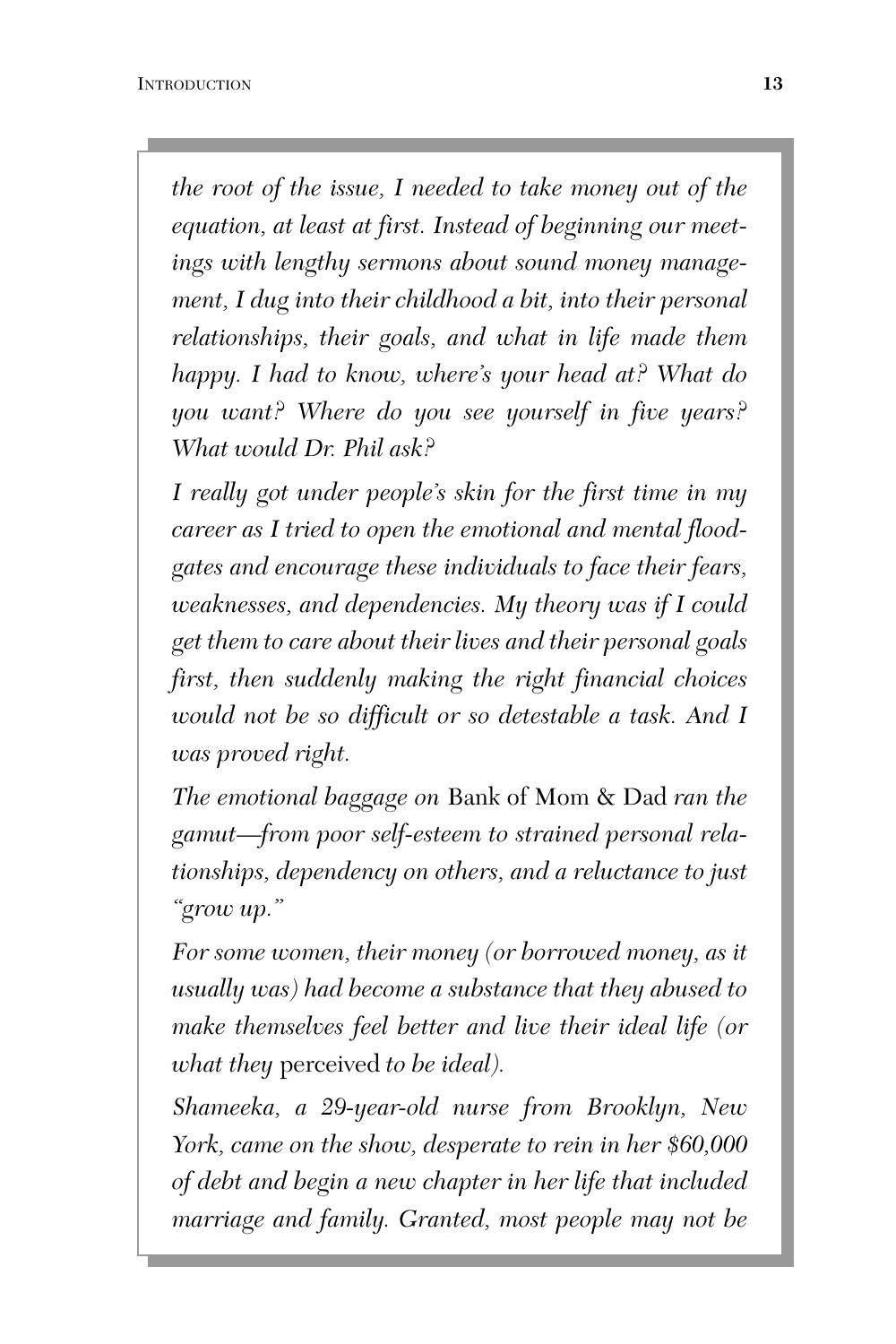<span id="page-20-0"></span>*in as dire straights as Shameeka. (In fact, viewers would write in to me, relieved to know that their financial mess wasn't as bad as the women on* Bank of Mom & Dad.*) That said, the show had significant takeaways for people experiencing difficult financial circumstances. Money aside, many viewers could still relate to Shameeka. She was the girl next door, a hardworking nurse with a beautiful smile. She was your friend who always dressed perfectly and gave the best restaurant recommendations. But beneath the Louis Vuitton handbag and Tory Burch flats, Shameeka was an emotional mess who used money like a pill. Spending money made her feel better, but only for a short while, just until her underlying pain resurfaced. She knew enough to realize there was a better life out there for her, but didn't know how to cross that bridge and start building her financial life. She just wanted to be happy.* 

*As was usually the case with the participants on* Bank of Mom & Dad, *their drama was never over the money. Their behavioral issues with money stemmed from deeprooted emotional struggles. Shameeka, for example, had an extremely strained relationship with her mom. Just as much as she wanted to be debt free and have a clean financial start, she wanted to develop a closer bond with her mother. In our first meeting, she confessed that she wished she had a healthier relationship with her mom and that until that was achieved, she couldn't imagine getting out of her rut. She filled the void in her heart by*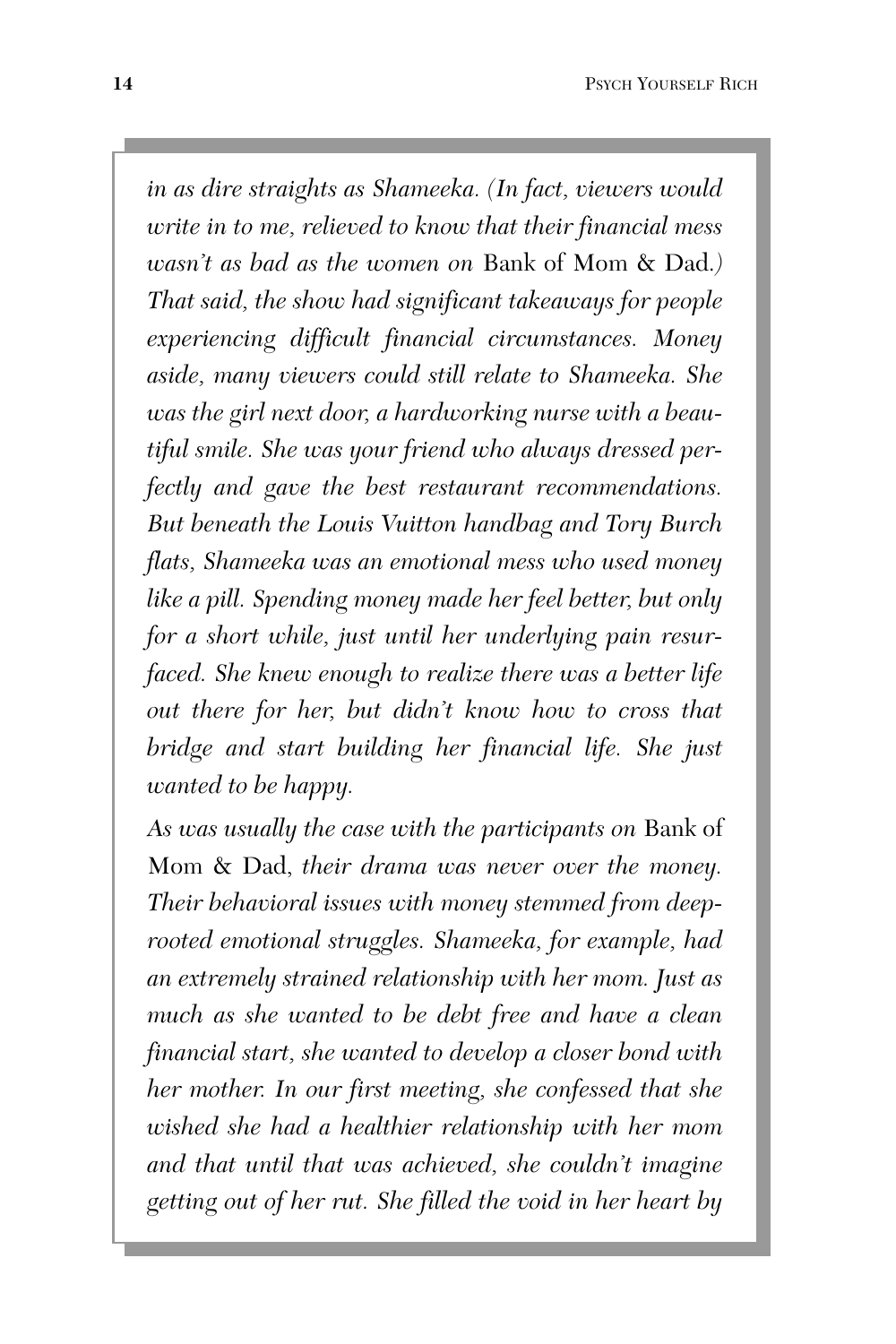<span id="page-21-0"></span>*filling her closet with high-end clothes and shoes and by taking expensive vacations. Her bond with her mom was cordial at best, volatile at worst. Some background: Mom had Shameeka when she was just a teenager, and it was decided that Shameeka's grandmother would assume the role of Shameeka's primary caretaker. As a result, that mother-daughter bond never quite formed, and now almost 30 years later, Shameeka desperately longed for a deeper connection with her young mother. But the two often failed to see eye to eye, and knowing Shameeka's money troubles, her mom was openly critical, which didn't do much to help her daughter's confidence.* 

*Their relationship continues to be a work in progress. But after coming to terms with the ultimate root of her financial mismanagement and confronting her mom and getting her feelings out on the table, Shameeka felt a huge weight lifted and was compelled to finally change her behavior and begin building a foundation for a secure financial life, with or without her mom's companionship. Her mom didn't quite give her the support she was hoping for, and although Shameeka felt lonely, she somehow found it within herself to commit to change, to dedicate herself to her future, and to ignore the hurt feelings stemming from her past. Shameeka accepted that she is the only one responsible for her actions and must therefore face reality on her own.*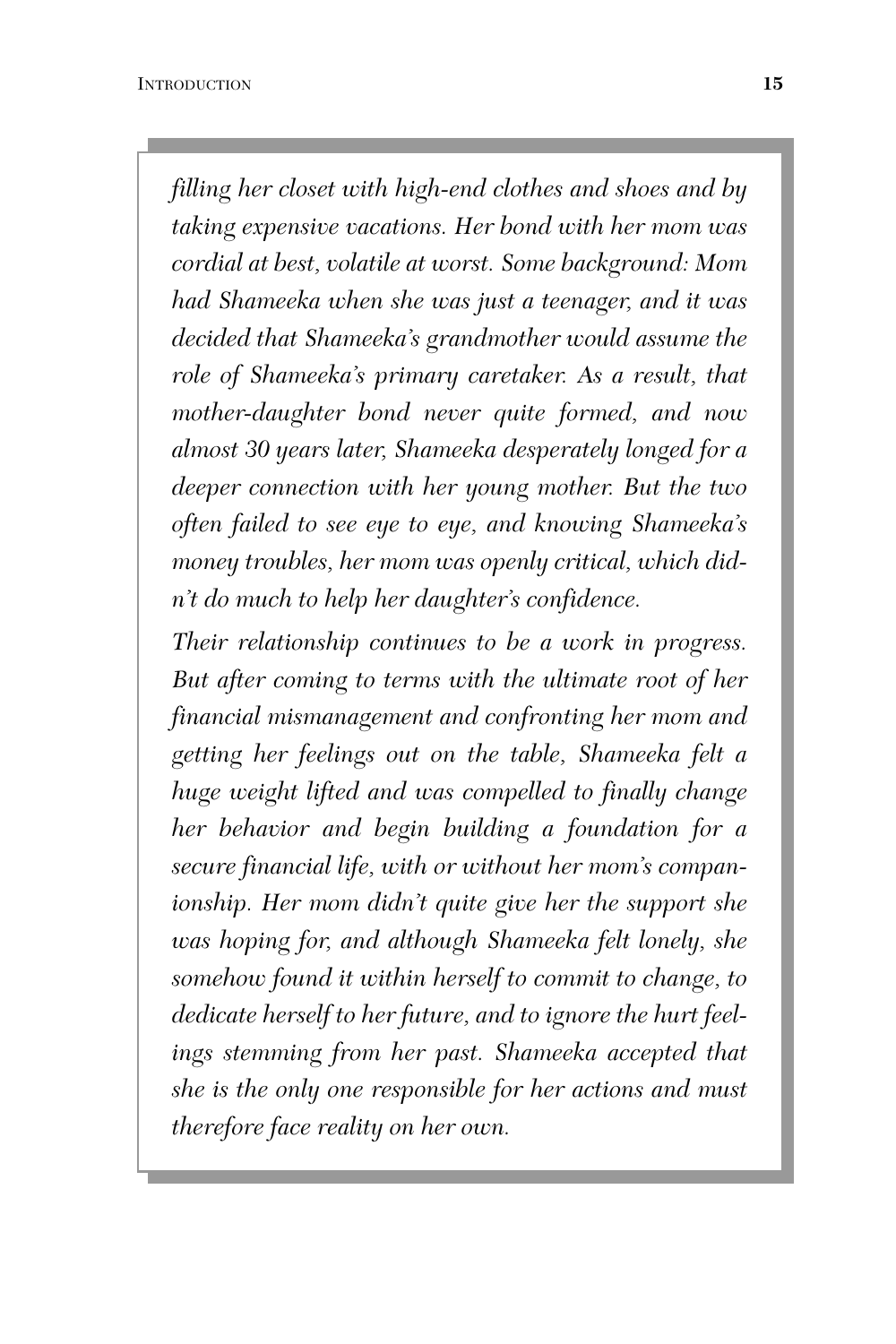# <span id="page-22-0"></span>**[Psych It Up](#page-2-0)**

Just like when you're trying to become more physically fit, sure you need to count calories and fat grams, but you need to *psych yourself* into it first. You need to accept your current weight and your bad habits, understand why you are having difficulties, commit to goals, and get into the right eating and exercising habits for long-term health. The same is true of turning the corner with your finances. It is critical that you first establish and learn how to maintain certain behaviors in order to secure your finances now and ensure future wealth building throughout life.

*To psych yourself rich, you need willpower, a confident spirit, intuition, a commitment to your personal and professional goals, and sometimes a little thinking outside the box.*

It's not enough to examine pie charts, pay your bills on time, clip coupons, and subscribe to the *Wall Street Journal.* That's all wonderful, but building a sound financial foundation that will last for your entire life is a mental and behavioral journey, not unlike trying to live healthier, transitioning to a new job, or preparing for a marathon. When you find yourself stuck answering questions like…

*Should I buy or rent? How do I make extra money? Where to invest my money?*

…you'll only have to refer back to your personal financial philosophy, your goals, and your strengths and weaknesses to give you most if not all of the answers you need. This book will give you the right tools to understand and address key issues from your relationship to money to your personal and financial obligations.

- <sup>1</sup> Daniel Kahneman and Amos Tversky, "Prospect Theory: An Analysis of Decision Under Risk," *Econometrica* 47(2), 1979.
- <sup>2</sup> Barclays Wealth, "Behavioural Finance, The Psychology of Financial Decision Making," 2008.
- <sup>3</sup> Brad Barber and Terrence Odean, "Boys Will Be Boys: Gender, Overconfidence and Common Stock Investment," *Quarterly Journal of Economics,* February 2001.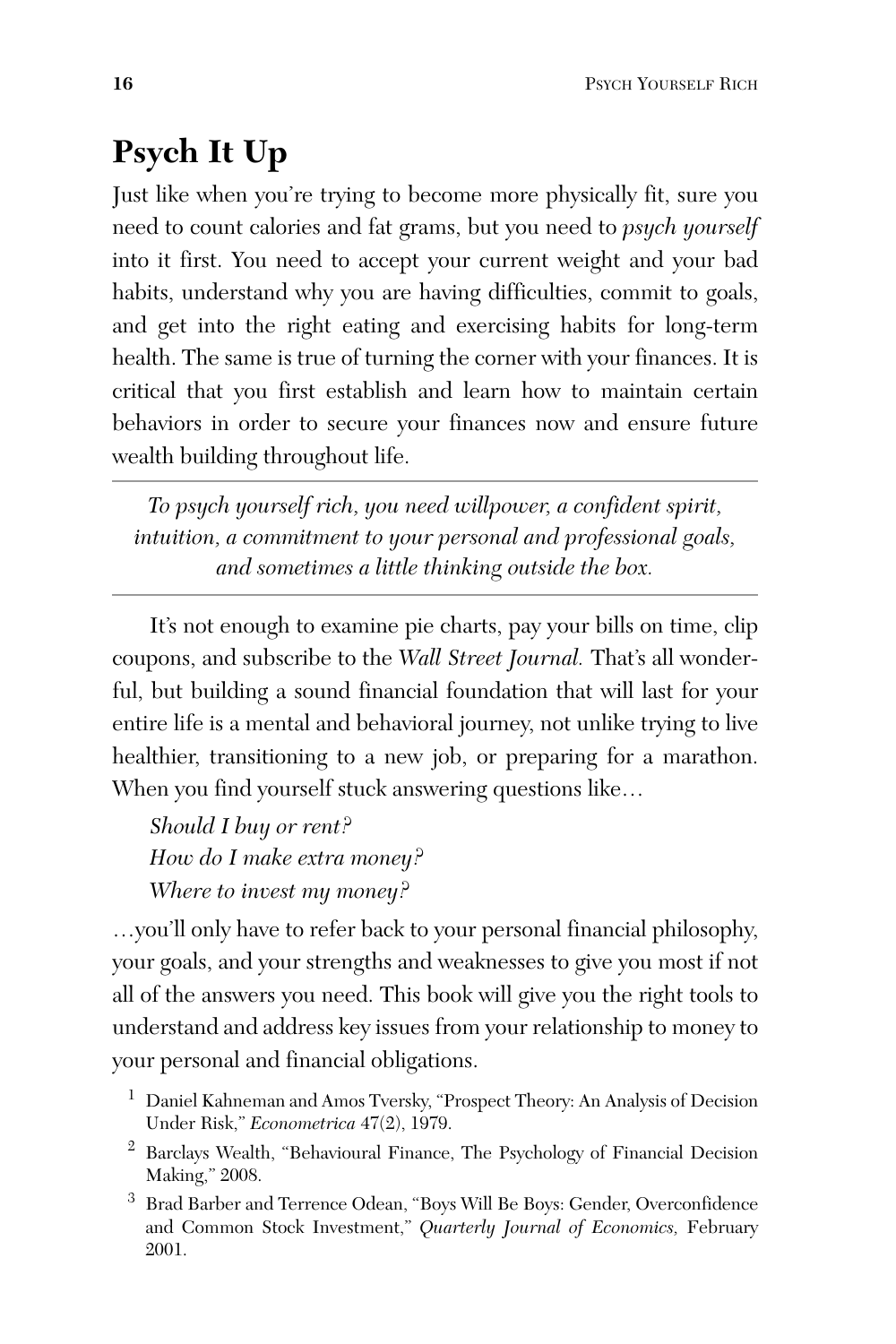# **[INDEX](#page-3-0)**

#### <span id="page-23-0"></span>**Symbols**

**401k plan administrators, [109](#page--1-6) 401k plans, [24](#page--1-6)** protecting after job loss, [151](#page--1-6)

## **A**

**accountability, [107-109](#page--1-6) accountants, [109](#page--1-6) addiction, money relationships, [62](#page--1-6) addicts, [62](#page--1-6) advocacy.** *See* **being your own advocate affordable versus unaffordable, [118-120](#page--1-6) analyzing price tags, [39](#page--1-6) AnnualCreditReport.com, [95](#page--1-6) apathy, [60](#page--1-6) appearance, [89](#page--1-6) Ariely, Dan, [2,](#page-8-1) [36, 85, 120](#page--1-6) autopayments, [191](#page--1-6)**

#### **B**

**babies, [23](#page--1-6)** cost of, [153-154](#page--1-6) **Babikan, Julie, [180](#page--1-6) Babycenter.com, [23](#page--1-6) Bach, David, [94](#page--1-6) balance, organization, [93](#page--1-6) bank help, [98](#page--1-6) Bank of America, free help, [98](#page--1-6)** *Bank of Mom & Dad* Danielle, [84, 87](#page--1-6) Julie, [66-68](#page--1-6) reality, [12-](#page-18-0)[15](#page-21-0) Shameeka, [13](#page-19-0) **bank representatives, [109](#page--1-6) banking, savings accounts, [127](#page--1-6)** CDs, [128](#page--1-6) interest rates, [127](#page--1-6) **bartering, [164](#page--1-6)** entrepreneurs, [187](#page--1-6) **behavioral bubble, [2-](#page-8-2)[5](#page-11-1) behavioral finance, [3](#page-9-0) being your own advocate, [101-102](#page--1-6)** Amy, [111-114](#page--1-6) cable, TV, and Internet bills, [116](#page--1-6) car insurance, [114](#page--1-6) cell phone bills, [115](#page--1-6) characteristics of, [103-108](#page--1-6) home insurance, [114](#page--1-6) tuition, [115](#page--1-6) **Better Business Bureau, [106](#page--1-6) Bilingual Birdies, [183-185](#page--1-6) Bolles, Richard, [171](#page--1-6) Brixey, Marcia, [90](#page--1-6) Brown, Megan Faulkner, [169](#page--1-6) Brusuelas, Joseph, [21](#page--1-6), [70](#page--1-6) budgeting tools, [97](#page--1-6) Buffet, Warren, [162](#page--1-6)**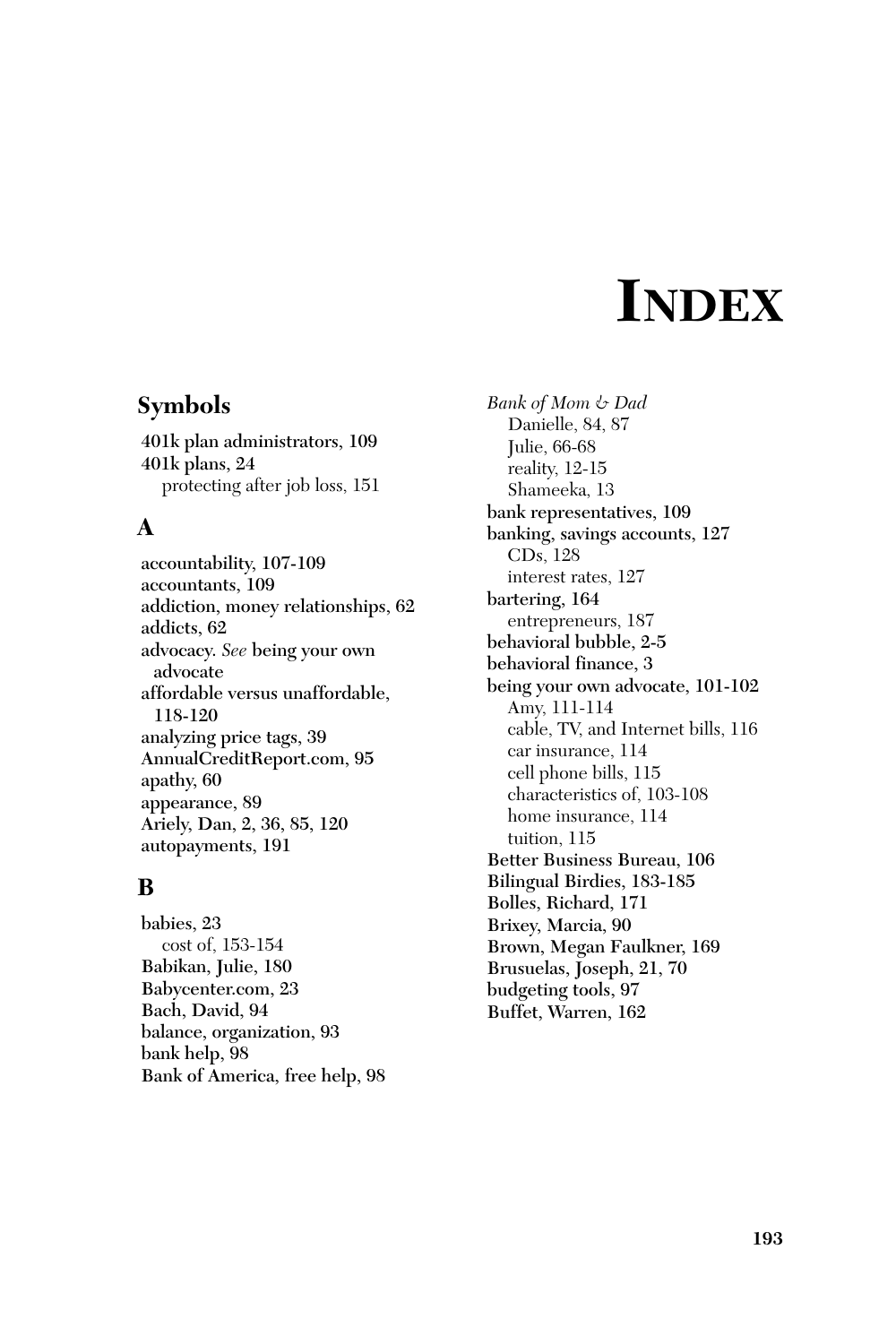#### **C**

**cable bills, [116](#page--1-6) Cage, Nick, [30](#page--1-6) car insurance, [114](#page--1-6) cars, [153](#page--1-6)** paying off early, [131-132](#page--1-6) **case studies** comfortable affordability, [133](#page--1-6) worthy, [133-140](#page--1-6) **cash, [119-120](#page--1-6), [190](#page--1-6) cashing out, [146-147](#page--1-6) CDs, [128](#page--1-6) cell phone bills, [115](#page--1-6) characteristics of a self-advocate, [103-](#page--1-6) [108](#page--1-6) charitable donations, [27,](#page--1-6) [95](#page--1-6) checking accounts, connecting with savings, [121](#page--1-6) children, cost of, [153-154](#page--1-6) Ciochetti, Terri, [62](#page--1-6) clutter, [85](#page--1-6)** clearing, [87-90](#page--1-6) **COBRA, [150](#page--1-6) cognitive biases, [3](#page-9-0) Colligan, Victoria, [162](#page--1-6) comfortable affordability, [118](#page--1-6)** case studies, [133](#page--1-6), [137](#page--1-6) **committing to goals, [36](#page--1-6) common sense, [104](#page--1-6) confidence** money relationships, [60](#page--1-6) self-confidence, [89](#page--1-6) **consistency, organization, [93](#page--1-6) Constable, Simon, [166](#page--1-6) constructing healthy money connections, [63](#page--1-7) control, [6](#page-12-0)** *Corduroy,* **[176-177](#page--1-6) cost** of children, [153-154](#page--1-6) of grad school, [154-155](#page--1-6) **covering all your bases** charitable giving, [27](#page--1-6) debt elimination, [24](#page--1-6) defined financial responsibilities in your relationship, [26](#page--1-6) earnings, [22](#page--1-6)

home equity, [25](#page--1-6) insurance, [24](#page--1-6) milestone savings, [24](#page--1-6) money that works, [26](#page--1-6) retirement savings, [24](#page--1-6) savings, [23](#page--1-6) **Cox, Amanda, [175, 182](#page--1-6), [188](#page--1-6) Cramer, Jim, [46, 146](#page--1-6) Credit Card Accountability Responsibility and Disclosure Act of 2009, [102, 122](#page--1-6) credit cards, [121-122](#page--1-6)** default, [61](#page--1-6) **credit reports, [95](#page--1-6) credit-free lives, [121-122](#page--1-6) Cunningham, Gail, [119](#page--1-7) Cupcake Kids!, [182](#page--1-6)**

#### **D**

**Dasgupgta, Priya, [154](#page--1-6) Davies, Greg, [3](#page-9-0) deadlines, creating, [91](#page--1-6) debt** cars, paying off early, [131-132](#page--1-6) celebrities and, [30](#page--1-6) eliminating, [24](#page--1-6) worthy, [129-131](#page--1-6) **default on credit cards, [61](#page--1-6) Detweiler, Gerri, [70](#page--1-6), [76](#page--1-6), [119](#page--1-6) direct deposit, [191](#page--1-6) diversifying goals, [42](#page--1-6)**

#### **E**

**earnings, sufficient, [22](#page--1-6) Elance.com, [179](#page--1-6) eliminating debt, [24](#page--1-6) emotions, [2](#page-8-1), [5](#page-11-2) employer assistance program, [155](#page--1-6) entrepreneurs, [169](#page--1-6)** finances, [185-186](#page--1-6) full-time online freelancing, [179-181](#page--1-6) identifying creative skills, [191](#page--1-6) part-time, [173](#page--1-6) *channel the urge, [175](#page--1-6) make it work, [176-178](#page--1-6) remember who you are, [174-175](#page--1-6)*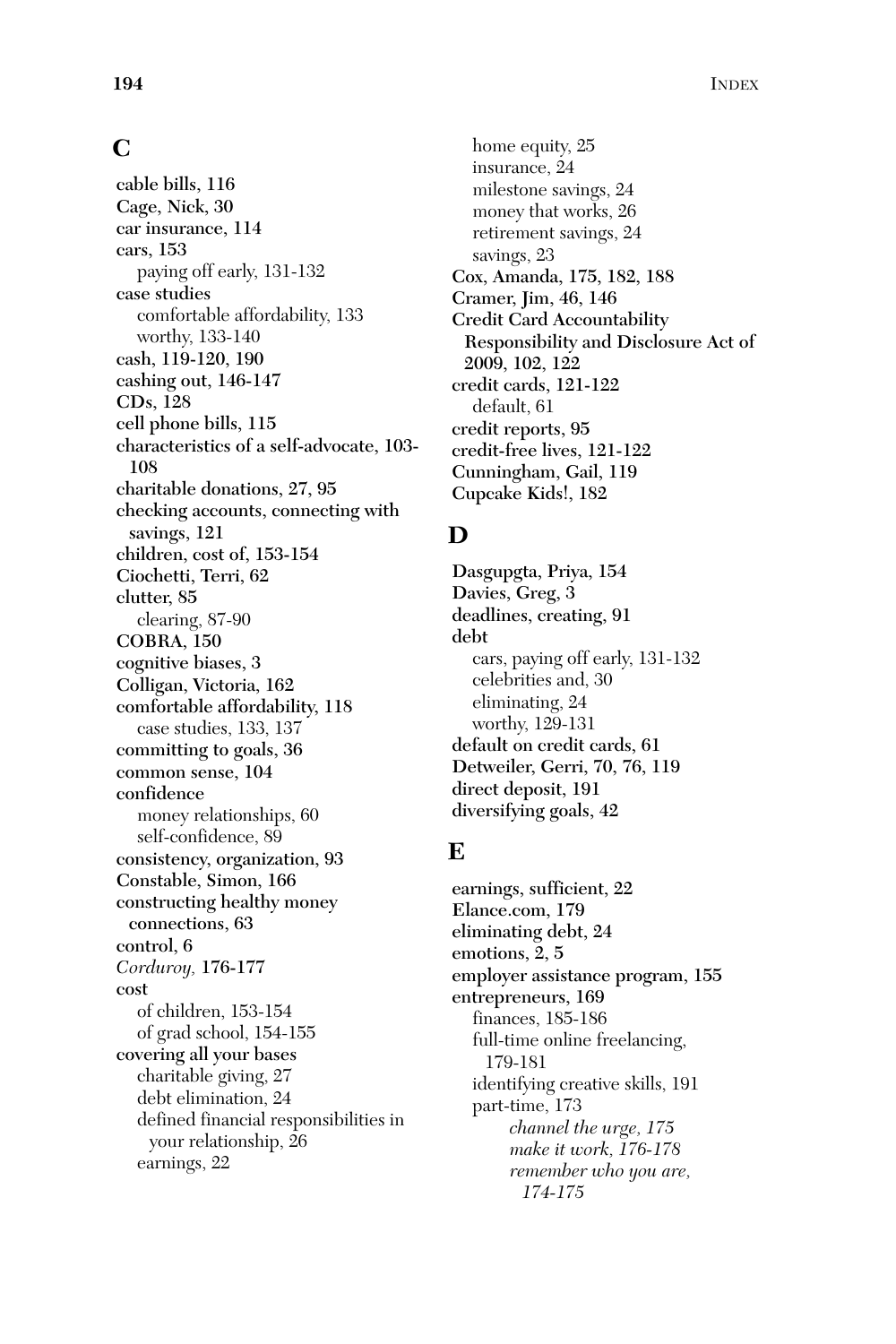tips for making the full-time leap, [187-188](#page--1-6) transitioning to You, Inc., [182-185](#page--1-6) **entrepreneurship, [170-173](#page--1-6)** online, [179](#page--1-6) **equity, investing in private equity, [167-168](#page--1-6) Etsy.com, [178](#page--1-6) evaluating current financial picture, [143](#page--1-6)**

#### **F**

**Fair Isaac Corporation (FICO), [122](#page--1-6) Faith, Curtis, [2](#page-8-1), [160](#page--1-6) family, money and, [73](#page--1-6) Farzam, Sarah, [182-183](#page--1-6) feeling rich, [22](#page--1-6) FICO (Fair Isaac Corporation), [122](#page--1-6) FinAid.org, [115](#page--1-6) finances** entrepreneurs, [185-186](#page--1-6) evaluating current situation, [143](#page--1-6) **financial advisers, [110](#page--1-6) financial choices, [5](#page-11-2) financial insecurities, [8-](#page-14-1)[11,](#page-17-0) [14-](#page-20-0)[15](#page-21-0) financial philosophies, [51](#page--1-6).** *See also* **money philosophies** creating, [46-49](#page--1-6) guidelines for crafting, [51](#page--1-6) testing, [49-50](#page--1-6) **Financial Planning Association (FPA), [111](#page--1-6) financial responsibilities, defining in your relationship, [26](#page--1-6) five-year plans, [142](#page--1-6)** babies, [153-154](#page--1-6) cars, [153](#page--1-6) first home purchase, [152](#page--1-6) grad school, [154-155](#page--1-6) knowing where you want to go, [143](#page--1-6) weddings, [151](#page--1-6) **Fleming, Jeanne, [73](#page--1-8) freelancing, [179](#page--1-6)** full-time online, [179-181](#page--1-6)

**friends** investing in their business, [165-166](#page--1-6) money and, [73](#page--1-6) **full-time online freelancing, [179-181](#page--1-6) future, five-year plans.** *See* **five-year plans**

#### **G**

**Gilbert, David, [20](#page--1-6) goal ambivalence, [32-34](#page--1-6)** defeating, [34-36](#page--1-6) **goal-supportive visuals, [99](#page--1-6) goals, [30-31](#page--1-6)** committing to, [36](#page--1-6) diversify, [42](#page--1-6) knowing where you want to go, [143](#page--1-6) motivate, [41-42](#page--1-6) organization, [85-86](#page--1-6) raising karma, [41](#page--1-6) specifying, [40](#page--1-6) visual reminders of, [191](#page--1-6) **gold, investing in, [166-167](#page--1-6) Gold American Eagle Coin, [167](#page--1-6) good utility, [118](#page--1-6) grad school, cost, [154-155](#page--1-6) Great Depression, [162](#page--1-6) Greene, Dr. Patricia, [173](#page--1-6) guidelines for crafting financial philosophies, [51](#page--1-6) Gunn, Tim, [176](#page--1-6)**

#### **H**

**habits, practicing good, [91-97](#page--1-6) Hafizi, Ali, [169](#page--1-6) Hafizi, Hash, [169](#page--1-6) happiness, wealth and, [20](#page--1-6) Harrison, Todd, [148](#page--1-6) health insurance, job loss, [150](#page--1-6) health insurance agents, [111](#page--1-6) Hearst, Veronica, [30](#page--1-6) historical trends, investing, [162](#page--1-6) home equity, [25](#page--1-6) home insurance, [114](#page--1-6) homes, second, [163](#page--1-6) houses, first home purchase, [152](#page--1-6) human behavior, [2](#page-8-1)**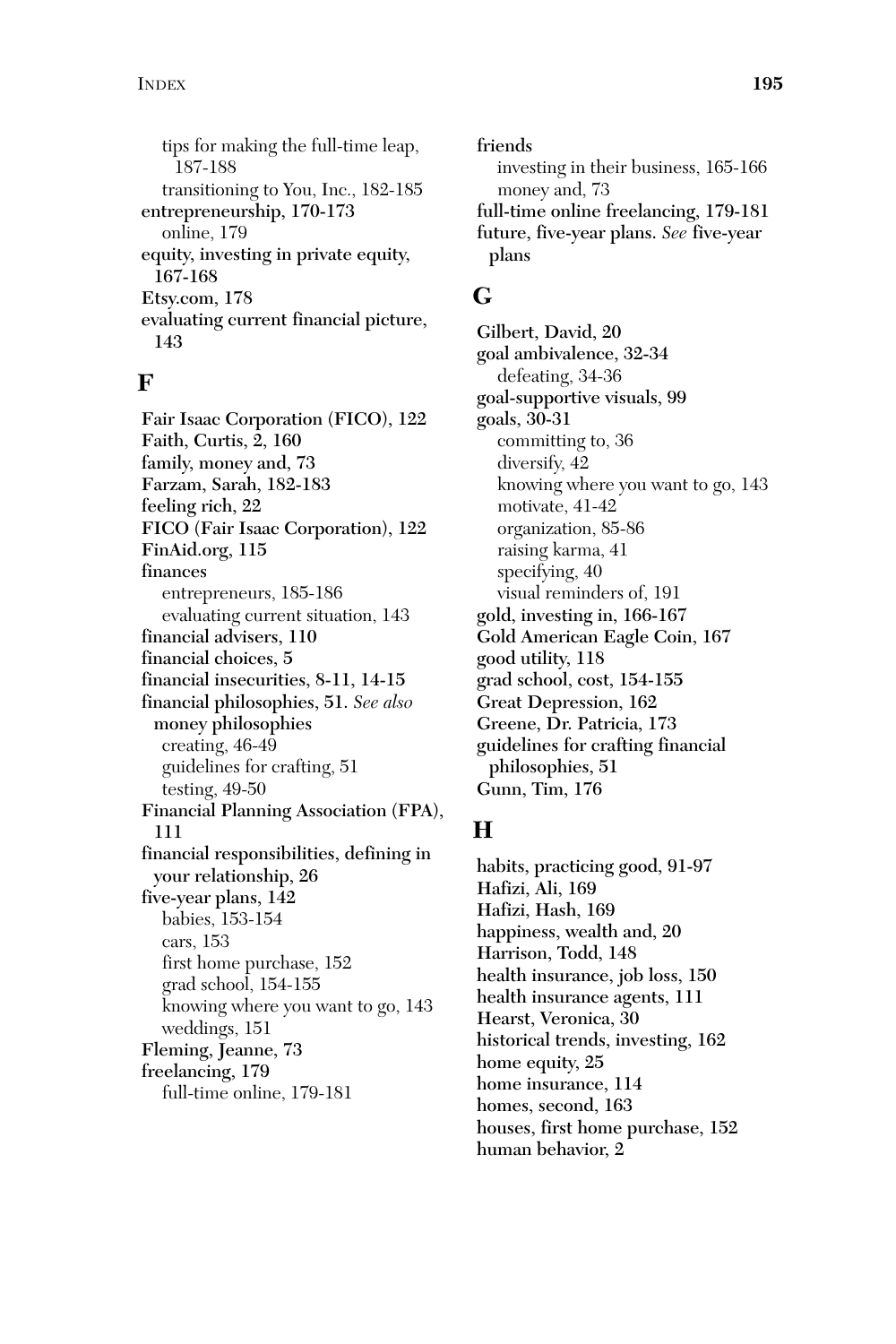#### **I**

**identifying opportunities, [38-39](#page--1-6) identifying your creative skills, [191](#page--1-6) "Innovative Time Off,["159](#page--1-7) insecurities with finances, [8-](#page-14-1)[11,](#page-17-0) [14-](#page-20-0)[15](#page-21-0) insurance** car insurance, [114](#page--1-6) health, job loss, [150](#page--1-6) home insurance, [114](#page--1-6) sufficient, [24](#page--1-6) **interest rates, savings accounts, [127](#page--1-6) Internet bills, [116](#page--1-6) intuition, [5](#page-11-2) inventory, organization, [85-86](#page--1-6) investing, [161](#page--1-6)** in a friend's business, [165-166](#page--1-6) in gold, [166-167](#page--1-6) historical trends, [162](#page--1-6) in private equity, [167-168](#page--1-6) timing, [162-164](#page--1-6) in yourself, [126-127](#page--1-6) **IRAs (individual retirement accounts), [24](#page--1-6)**

# **J**

**job loss, [148-151](#page--1-6)** *Journal of Research in Personality***, [20](#page--1-6)**

#### **K**

**Kahneman, Daniel, [2,](#page-8-1) [144](#page--1-6) Krawcheck, Sallie, [21](#page--1-6)**

#### **L**

**Ladies Who Launch, [173](#page--1-6) layoffs, [48, 149](#page--1-6) Lazerow, Michael, [167](#page--1-6) Lee, John-Paul, [186](#page--1-6) left-brained, [171](#page--1-6) LendingClub.com, [75](#page--1-6) Listed Private Equity Plus Fund, [168](#page--1-6) loans for entrepreneurs, [187](#page--1-6) love, money and, [75-79](#page--1-6)**

### **M**

**Maddux, Jon, [70](#page--1-6) maintaining money philosophies, [51-55](#page--1-6) manageable risks, [118](#page--1-6)** case studies, [135-138](#page--1-6) **marriage, money and, [75-79](#page--1-6) mastering** goal ambivalence, [34-36](#page--1-6) risk, [161](#page--1-6) **measuring utility, [122-125](#page--1-6) Meeks, William, [179](#page--1-6) MeeksMixedMedia.com, [179](#page--1-6) men** decision-making abilities, [3](#page-9-0) keeping track of how your money is spent, [94](#page--1-6) **mental barriers, [3](#page-9-0) mentors, [34](#page--1-6) messiness, [84](#page--1-6) Meyer, Emily, [163](#page--1-6) milestone savings, [23-24](#page--1-6) milestones** babies, [153-154](#page--1-6) cars, [153](#page--1-6) first home purchase, [152](#page--1-6) grad school, [154-155](#page--1-6) weddings and marriages, [151](#page--1-6) **mitigating risks, [125-126](#page--1-6) money** family and friends, [73](#page--1-6) love and, [75-79](#page--1-6) marriage and, [75-79](#page--1-6) morality, [68-70, 73](#page--1-6) relationship to, [58-59](#page--1-6) *constructing healthier connections, [63](#page--1-7) identifying what's not working, [63](#page--1-6) money zombies, [59-63](#page--1-6) reconnecting, [64-65](#page--1-6)* relationships, reality, [66-68](#page--1-6) working for you, [26](#page--1-6) **money buddies, [189](#page--1-6) money harmony** constructing healthier connections, [63](#page--1-7)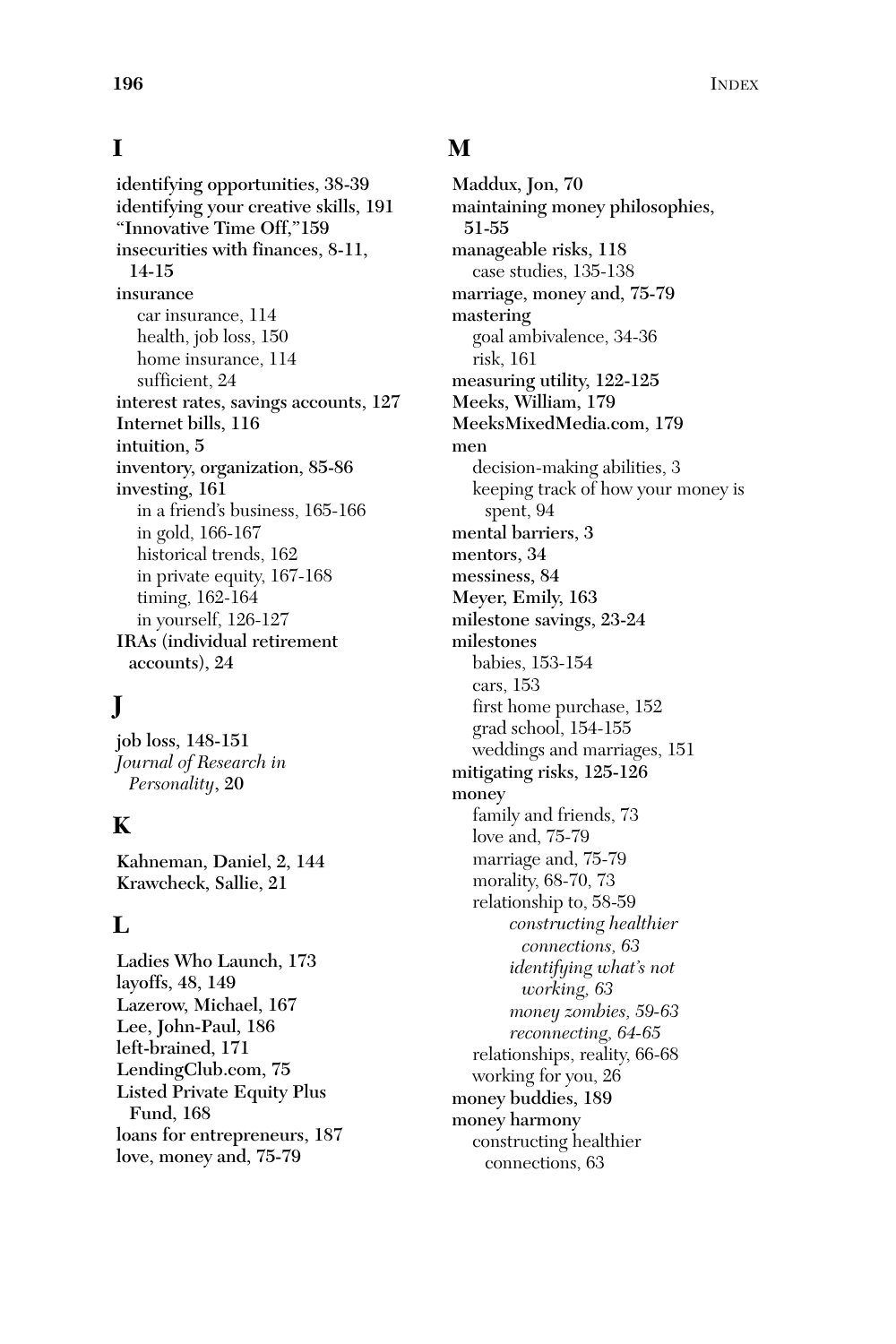identifying what's not working, [63](#page--1-6) reconnecting, [64-65](#page--1-6) **money philosophies.** *See also* **financial philosophies** crafting, [51-55](#page--1-6) **money zombies, [59-63](#page--1-6) morality, money, [68-70](#page--1-6), [73](#page--1-6) mortgages** paying off early, [129-131](#page--1-6) underwater mortgages, [69-73](#page--1-6) walking away from, [69-73](#page--1-6) **motivation, goals, [41-42](#page--1-6) MyFico.com, [76](#page--1-6)**

#### **N**

**National Association of Personal Financial Advisers (NAPFA), [111](#page--1-6) National Foundation for Credit Counseling, [106](#page--1-6) necessities, [182](#page--1-6) NothingButChocolate.com, [175, 182](#page--1-6)**

#### **O**

**obligations, owning up to, [37-38](#page--1-6) Odean, Terrance, [3](#page-9-0) online entrepreneurship, [179](#page--1-6) opportunities, [162-164](#page--1-6)** identifying, [38-39](#page--1-6) unexpected opportunities, [46-49](#page--1-6) **optimism, [144](#page--1-6) options, narrowing, [124](#page--1-6) organization, [84-85, 189](#page--1-6)** annually, [95](#page--1-6) clutter, clearing, [87-90](#page--1-6) daily, [96](#page--1-6) goal-supportive visuals, [99](#page--1-6) monthly, [96](#page--1-6) online tools, [97](#page--1-6) practicing good habits, [91-97](#page--1-6) priorities and goals, [85-86](#page--1-6) quarterly, [95](#page--1-6) receipt boxes, [98](#page--1-6) safety boxes, [98](#page--1-6) security accounts, [99](#page--1-6) shredders, [98](#page--1-6) storage for paper trails, [98](#page--1-6) weekly, [96](#page--1-6)

**overcoming risk aversion, [160-162](#page--1-6) owning up to obligations, [37-38](#page--1-6)**

#### **P**

**P2P (peer-to-peer), [164](#page--1-6) "pain of pain," [120](#page--1-6) paper trails, storage for, [98](#page--1-6) paradigm shift among wealthy, [21](#page--1-6) part-time entrepreneurs, [173](#page--1-6)** channel the urge, [175](#page--1-6) make it work, [176-178](#page--1-6) remember who you are, [174-175](#page--1-6) **paying off car loans early, [131-132](#page--1-6) paying off mortgages early, [129-131](#page--1-6) paying yourself first, [92](#page--1-6) peer-to-peer (P2P), [164](#page--1-6) persistence, [106](#page--1-6) personal rules of thumb, [190](#page--1-6)** creating, [97](#page--1-6) **perspective, globalizing, [124](#page--1-6) pessimism, [144-145](#page--1-6) Pink, Dan, [170](#page--1-6) PowerShares Global Listed Private Equity Portfolio, [168](#page--1-6) Prafder, Erika Weltz, [174](#page--1-6) price tags, analyzing, [39](#page--1-6) priorities, organization, [85-86](#page--1-6) private equity, investing in, [167-168](#page--1-6) professional judgment review, tuition, [115](#page--1-6)**

### **Q**

**questions to ask a loved one about money, [77-80](#page--1-6)**

#### **R**

**Rawdon, Leigh, [163](#page--1-6) reality, [12-](#page-18-0)[15](#page-21-0)** Bank of Mom & Dad, Julie, [66-68](#page--1-6) **receipt boxes, [98](#page--1-6) recessions, [145-148](#page--1-6) reconnecting with money, [64-65](#page--1-6) relationship to money, [58-59](#page--1-6)** constructing healthier connections, [63](#page--1-8) identifying what's not working, [63](#page--1-6) money zombies, [59-63](#page--1-6)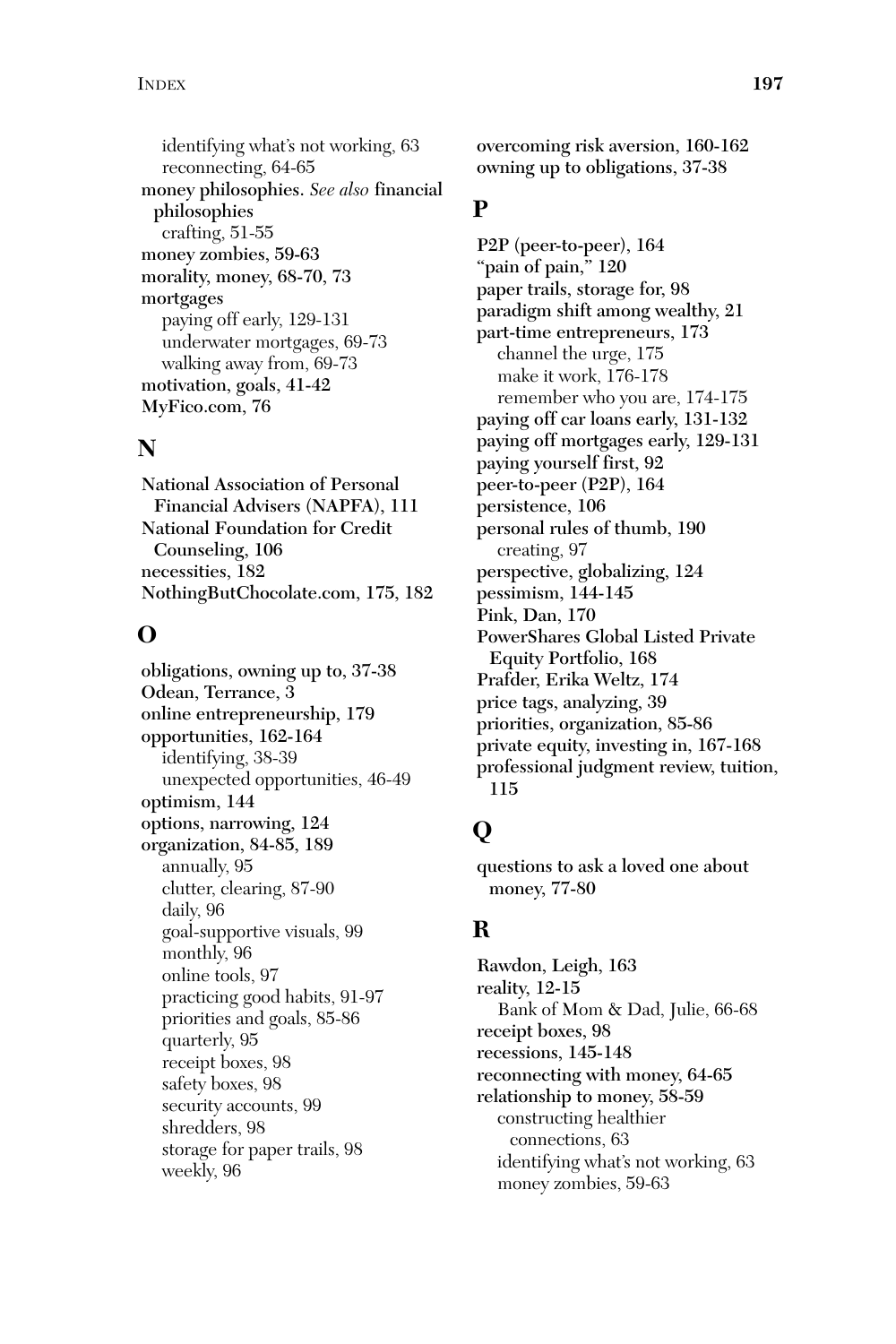reality, [66-68](#page--1-6) reconnecting, [64-65](#page--1-6) **relationships, defining financial responsibilities, [26](#page--1-6) resources, referencing, [106](#page--1-6) retirement savings, [24](#page--1-6) rich** feeling, [22](#page--1-6) happiness and, [20](#page--1-6) **Rich, Richie, [19](#page--1-6) risk aversion, overcoming, [160-162](#page--1-6) risks, [107, 190](#page--1-6)** job loss, [148-151](#page--1-6) manageable risks, [118](#page--1-6) *case studies, [135](#page--1-6)* mitigating, [125-126](#page--1-6) recessions, [145-148](#page--1-6) **Ritter, Jay, [3](#page-9-0), [97](#page--1-6) Rosati, Fabio, [179](#page--1-6) rules of thumb, [190](#page--1-6)** creating, [97](#page--1-6)

#### **S**

**safety boxes, [98](#page--1-6) saving, paying yourself first, [92](#page--1-6) savings, [23](#page--1-6)** connecting to checking accounts, [121](#page--1-6) emergency savings, entrepreneurs, [187](#page--1-6) milestone savings, [23-24](#page--1-6) retirement savings, [24](#page--1-6) **savings accounts, [127](#page--1-6)** CDs, [128](#page--1-6) interest rates, [127](#page--1-6) **Schwarz, Leonard, [73](#page--1-6) second-home market, [163](#page--1-6) security, feeling rich, [22](#page--1-6) security accounts, [99](#page--1-6) self-advocate, characteristics of, [103-108](#page--1-6) self-awareness, [104](#page--1-6) self-confidence, [89](#page--1-6) self-determination, [103](#page--1-6) self-esteem, [87](#page--1-6) serial borrowers, [73](#page--1-6) severance packages, [149](#page--1-6)**

**shredders, [98](#page--1-6) Sloan, Rich, [184](#page--1-6) soul searching, [35](#page--1-6)** unemployment, [55](#page--1-6) **Soule, Elizabeth, [186](#page--1-6) spending, tracking, [191](#page--1-6) spending trackers, [97](#page--1-6) storage for paper trails, [98](#page--1-6) Sustein, Cass, [23](#page--1-6) Sweet Tooth Fairy Bake Shop, [169](#page--1-6)**

#### **T**

**Tavalon Tea, [186](#page--1-6) Tea Collection, [163](#page--1-6) testing financial philosophies, [49-50](#page--1-6) Thaler, Richard, [23](#page--1-6) Thomas, Maria, [178](#page--1-6) timing, investing, [162-164](#page--1-6)** *Today Show***, [48](#page--1-6) tracking spending, [191](#page--1-6) transitioning to You, Inc., [182-185](#page--1-6) tuition, [115](#page--1-6) TV bills, [116](#page--1-6)**

#### **U**

**unaffordable versus affordable, [118-120](#page--1-6) underwater mortgages, [69-73](#page--1-6) unemployment, [150](#page--1-6)** soul searching, [55](#page--1-6) **unexpected opportunities, [46-49](#page--1-6) utility** case studies, [135](#page--1-6), [137-138](#page--1-6) measuring, [122-125](#page--1-6)

#### **V**

**visual reminders of goals, [191](#page--1-6) visualization, [36](#page--1-6)**

#### **W**

**walking away from mortgages, [69-73](#page--1-6) Walter, Jessi, [182](#page--1-6) Watson, Jodi, [83](#page--1-6) wealth, happiness and, [20](#page--1-6) wealthy, paradigm shift, [21](#page--1-6) weddings, cost of, [151](#page--1-6)**